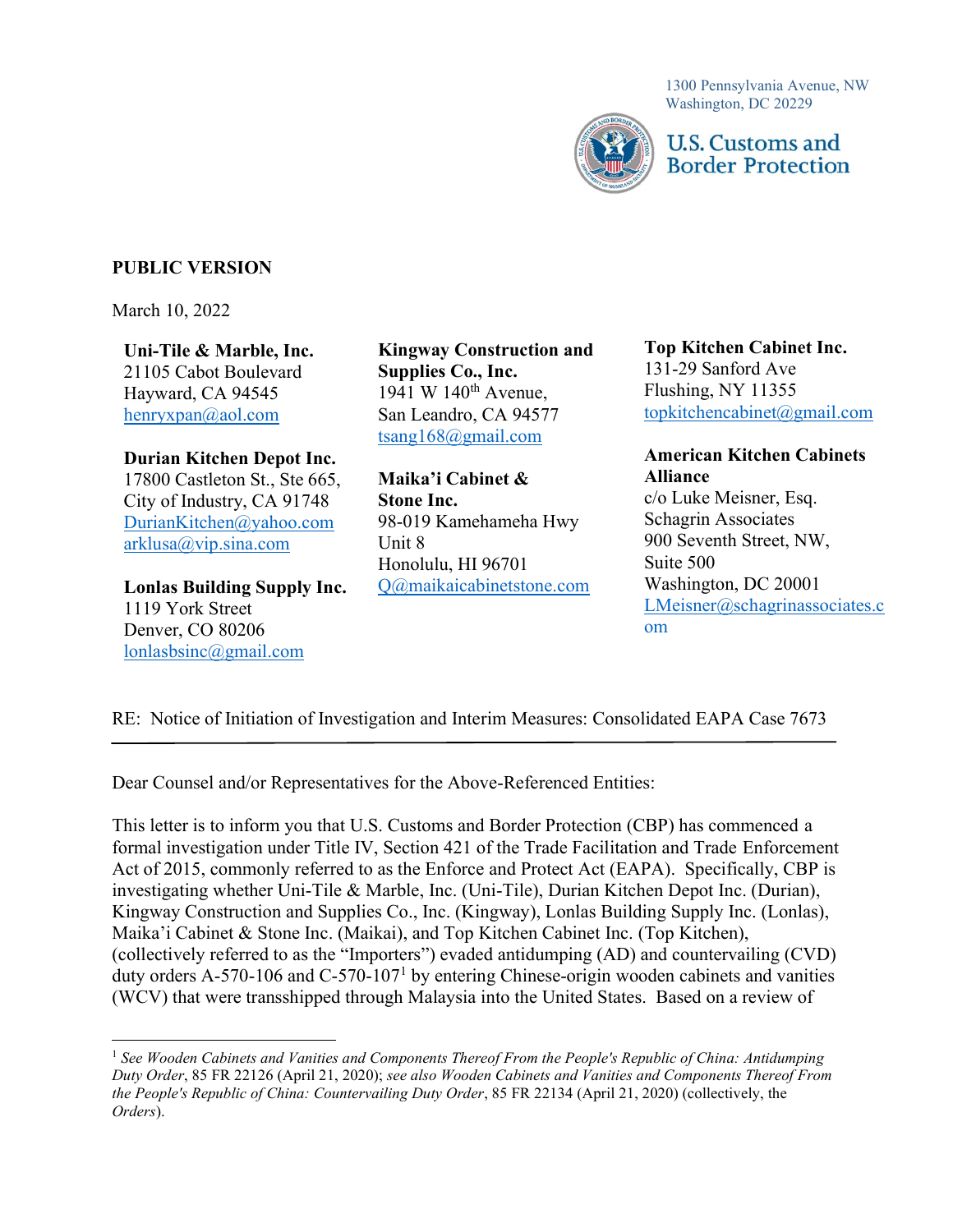available information, CBP has determined that there is reasonable suspicion of evasion of AD/CVD duties by the Importers; therefore, CBP has imposed the interim measures outlined below.

#### Period of Investigation

 Pursuant to 19 CFR 165.2, entries covered by an EAPA investigation "are those entries of allegedly covered merchandise made within one year before the receipt of an allegation  $\ldots$ <sup>2</sup> The term entry includes an "entry for consumption, or withdrawal from warehouse for consumption, of merchandise in the customs territory of the United States."<sup>3</sup> American Kitchen Cabinets Alliance (referred to hereafter as AKCA or the Alleger) filed EAPA allegations against each of the Importers on October 13, 2021.<sup>4</sup> CBP acknowledged receipt of the properly filed Allegations on November 10, 2021.<sup>5</sup> Therefore, the entries covered by the period of investigation (POI) are those entered for consumption, or withdrawn from warehouse for consumption, from November 10, 2020, through the pendency of this investigation.

#### Initiation

 On December 3, 2021, the Trade Remedy Law Enforcement Directorate (TRLED), within CBP's Office of Trade, initiated investigations under  $EAPA<sup>6</sup>$  as a result of the Allegations submitted by

<sup>&</sup>lt;sup>2</sup> See 19 CFR 165.2.

<sup>&</sup>lt;sup>3</sup> See 19 CFR 165.1.

<sup>&</sup>lt;sup>4</sup> See Letter from the Alleger, "Wooden Cabinets and Vanities and Components Thereof from the People's Republic of China: Request for an Investigation under the Enforce and Protect Act of Uni Tile and Marble Inc. for Transshipment through Malaysia," dated October 13, 2021 (Uni Tile and Marble Allegation); see also Letter from the Alleger, "Wooden Cabinets and Vanities and Components Thereof from the People's Republic of China: Request for an Investigation under the Enforce and Protect Act of Durian Kitchen Depot Inc. for Transshipment through Malaysia," dated October 13, 2021 (Durian Allegation); see also Letter from the Alleger, "Wooden Cabinets and Vanities and Components Thereof from the People's Republic of China: Request for an Investigation under the Enforce and Protect Act of Kingway Construction Supplier for Transshipment through Malaysia" dated October 13, 2021 (Kingway Allegation); see also Letter from the Alleger, "Wooden Cabinets and Vanities and Components Thereof from the People's Republic of China: Request for an Investigation under the Enforce and Protect Act of Lonlas Building Supply Inc. for Transshipment through Malaysia" dated October 13, 2021 (Lonlas Allegation); see also Letter from the Alleger, "Wooden Cabinets and Vanities and Components Thereof from the People's Republic of China: Request for an Investigation under the Enforce and Protect Act of Maikai Cabinet & Store for Transshipment through Malaysia" dated October 13, 2021 (Maikai Allegation); see also Letter from the Alleger, "Wooden Cabinets and Vanities and Components Thereof from the People's Republic of China: Request for an Investigation under the Enforce and Protect Act of Top Kitchen Cabinet for Transshipment through Malaysia" dated October 13, 2021 (Top Kitchen Cabinet Allegation) (collectively, the Allegations).

<sup>&</sup>lt;sup>5</sup> See Email from CBP, "Receipt of Properly Filed Allegation (Uni Tile & Marble Inc.)," dated November 10, 2021; see also Email from CBP, "Receipt of Properly Filed Allegation (Durian Kitchen Depot Inc.)," dated November 10, 2021; see also Email from CBP, "Receipt of Properly Filed Allegation (Kingway Construction Supplier Inc.)," dated November 10, 2021; see also Email from CBP, "Receipt of Properly Filed Allegation (Lonlas Building Supply)," dated November 10, 2021; see also Email from CBP, "Receipt of Properly Filed Allegation (Maikai Cabinet & Store)," dated November 10, 2021; see also Email from CBP, "Receipt of Properly Filed Allegation (Top Kitchen Cabinet)," dated November 10, 2021.

<sup>&</sup>lt;sup>6</sup> CBP consolidated EAPA investigations 7673, 7693, 7694, 7695, 7696, and 7697 on Uni Tile and Marble, Durian, Kingway, Lonlas, Maikai, and Tops Kitchen Supply, respectively, into a single investigation. See Memorandum, "Initiation of Consolidated Investigation for EAPA Case 7673," dated December 3, 2021 (Initiation Memorandum).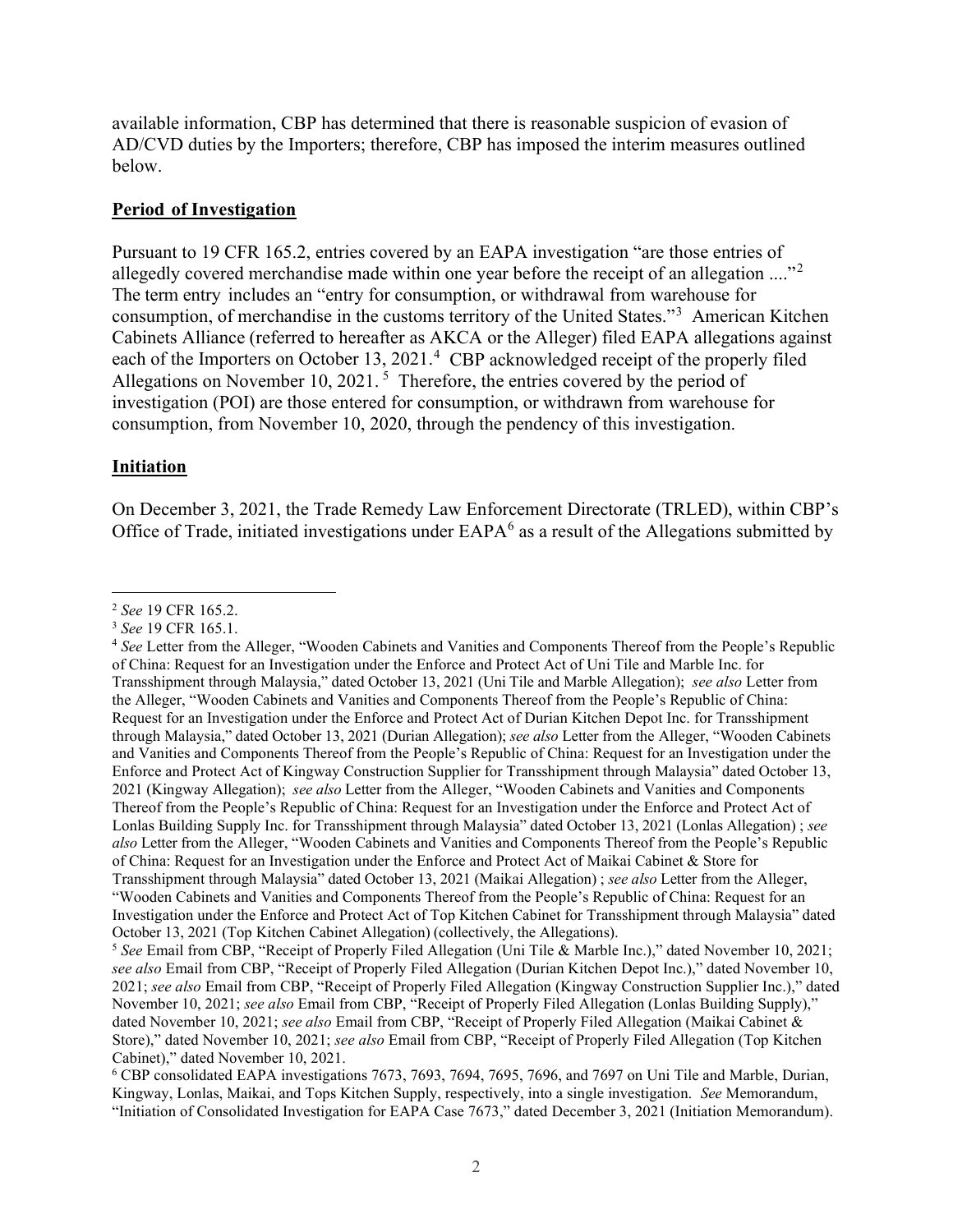AKCA regarding the evasion of AD/CVD duties by the Importers.<sup>7</sup> AKCA alleged that the Importers entered Chinese-origin WCV into the United States that were transshipped through Malaysia and falsely entered as Malaysian-origin merchandise to evade the Orders.<sup>8</sup>

TRLED will initiate an investigation if it determines that " $\{t\}$ he information provided in the allegation...reasonably suggests that the covered merchandise has been entered for consumption into the customs territory of the United States through evasion."<sup>9</sup> Evasion is defined as "the entry of covered merchandise into the customs territory of the United States for consumption by means of any document or electronically transmitted data or information, written or oral statement, or act that is material and false, or any omission that is material, and that results in any cash deposit or other security or any amount of applicable antidumping or countervailing duties being reduced or not being applied with respect to the covered merchandise."<sup>10</sup> Thus, the allegation must reasonably suggest not only that merchandise covered by an AD and/or CVD order was entered into the United States for consumption, but that such entry was made by a material false statement or act, or material omission, that resulted in the reduction or avoidance of applicable AD and/or CVD cash deposits or other security.

 In assessing the claims made and evidence provided in the Allegations, TRLED found that the information provided reasonably suggests that the Importers are evading the Orders by importing Chinese-origin WCV into the United States that had been transshipped through Malaysia and failed to declare the merchandise as subject to the Orders thereby avoiding the payment of AD and/or CVD cash deposits or other security. The evasion schemes described by AKCA in the Allegations involve exporters in Malaysia, LLWF Cabinets and Stone (LLWF), MSW Building Supply Sdn. Bhd. (MSW), and South Wales Furniture Sdn. Bhd. (South Wales), and the [Importers.](https://Importers.11)<sup>11</sup> Specifically, AKCA claimed that the Importers import WCV manufactured in China without the payment of AD/CVD duties by claiming either MSW, LLWF, or South Wales produces the WCV in [Malaysia.](https://Malaysia.12)<sup>12</sup>

 The Alleger also contends that South Wales is participating in an evasion scheme to transport WCV covered by the AD/CVD orders from China through Malaysia. To support this claim, the Alleger cites to South Wales's company website which indicates South Wales is "one of the finest kitchen cabinet and vanities manufacturers in China."<sup>13</sup> The South Wales website further indicates that the company has expanded to [Malaysia.](https://Malaysia.14)<sup>14</sup> The Alleger also provided an Experian Corporate Report for South Wales that contains information related to the company's corporate registration, paid up capital, directors and officers, and other financial [information.](https://information.15)<sup>15</sup> The Experian Report indicates that South Wales has been incorporated as a Malaysian private limited company since March 2010.<sup>16</sup> The Experian report further shows that South Wales reported zero

 $7$  See, generally, the Allegations.

 $8$  Id.

 $9$  See 19 CFR 165.15(b)(2).

<sup>&</sup>lt;sup>10</sup> See 19 CFR 165.1.

 $11$  See, e.g., Initiation Memorandum at 2 and 3.

 $12$  See, e.g., Initiation Memorandum at 2.

<sup>&</sup>lt;sup>13</sup> See Allegations at 7 and Exhibit 8.

 $14$  *Id.* 

 $15$  *Id.* at 8 and Exhibit 10.

 $16$  Id.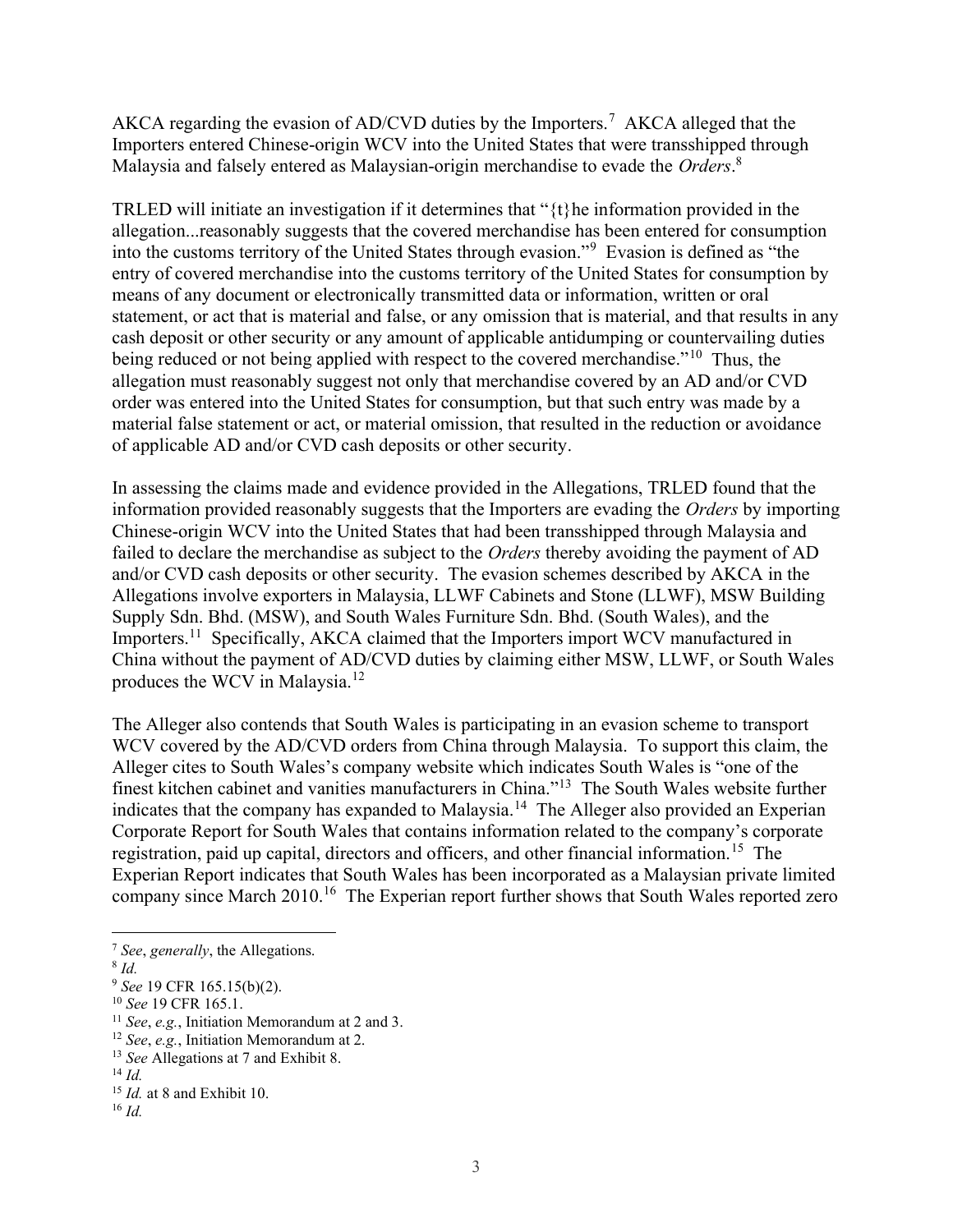revenue for fiscal years 2013 through 2019 and that revenue increased to 13.9 million Malaysian Ringgit (MYR) in fiscal year 2020.<sup>17</sup> The Alleger claims that the Experian Report shows that South Wales does not have approximately 10 years of manufacturing experience, instead it is likely that this company only started operating when the Orders went into [effect.](https://effect.18)<sup>18</sup> The Alleger further claims that the Experian Report indicates that South Wales is a corporate shell that transships Chinese-origin WCV covered by the Orders through [Malaysia.](https://Malaysia.19)<sup>19</sup>

 The Alleger employed a foreign market researcher to collect corporate information and conduct a [activity] of MSW, LLWF, and South Wales. During [the activity], YC Feng-Feng (Mr. Feng), [position] explained that MSW only has a warehouse and no production facility. Record information indicates LLWF and South Wales have the same business address. During [the activity] South Wales and LLWF, at the same address, the foreign market researcher found there were also no visible or audible signs of production. According to the foreign market researcher's reports, during conversations with Mr. Feng, [activity], Mr. Feng said that MSW, LLWF, and South Wales are all owned by Mr. Huang Jianmin (Mr. Huang). As such, the Alleger claims that all three companies may act together to transship Chinese-origin WCV.

 In a conversation with [person], Mr. Huang indicated that he could transship products manufactured in China through Malaysia. [person] held a series of [conversation type], where [person] explained that [activity and product] manufactured in China through Malaysia and it usually [timeline for activity]. In terms of the transshipment process, Mr. Huang indicated that his "[person]" in Malaysia will ensure the [product] cannot be traced back to China. Mr. Huang also indicated that he could ship [product] from either MSW or LLWF. The Alleger argues that although Mr. Huang's comments were made in response to purchases of [product], record evidence strongly suggests Mr. Huang controls multiple companies engaged in illegal transshipment activities for multiple products subject to Chinese AD/CVD duties. To support this claim, the Alleger provides [source] showing that South Wales and LLWF are shipping various types of merchandise, including WCV, targeting kitchen construction and renovation companies in the United States.

 As additional evidence that transshipment is occurring, AKCA provided trade data from [source], a trade subscription service, for each of the Importers. According to these data, each of the Importers made numerous imports of products that are described as WCV and shipped from MSW, LLWF, or South Wales with a Malaysian address [provided.](https://provided.20)<sup>20</sup> To further support its claim that shipments of WCV from Malaysia are numerous, AKCA provided U.S. International Trade Commission's DataWeb (DataWeb) data. These data also indicated that U.S. imports of Malaysian WCV surged shortly after the preliminary imposition of AD/CVD duties on WCV from China in December 2018.<sup>21</sup>

 $17 \, Id.$ 

 $18$  Id.

 $19$  *Id.* at 8.

 $^{20}$  *Id.* at 5, 11-12 and Exhibits 6 and 9.

 $^{21}$  *Id.* at 13.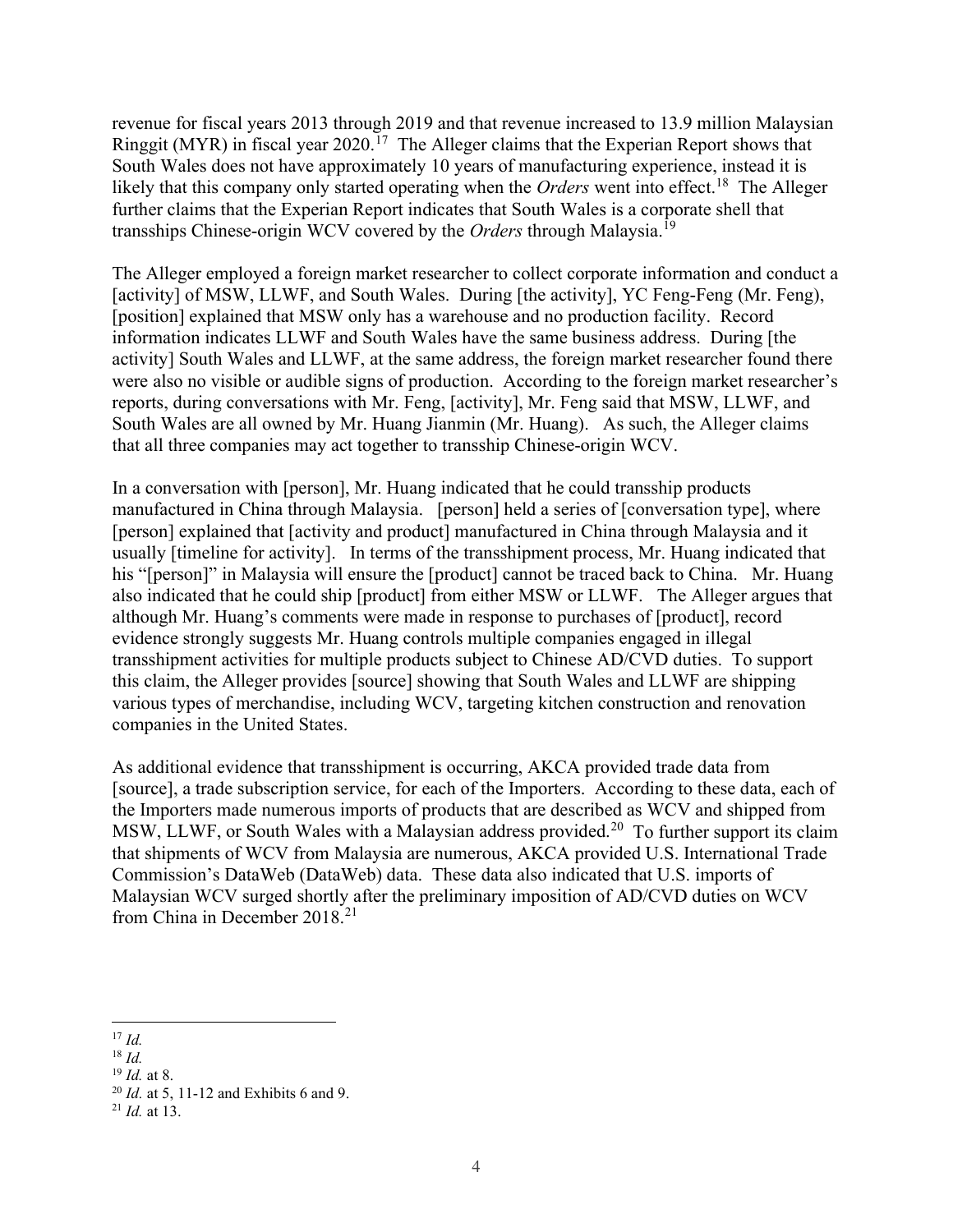## Interim Measures

 Not later than 90 calendar days after initiating an investigation under EAPA, TRLED will decide based on the record of the investigation if there is reasonable suspicion that such merchandise covered by the Orders was entered into the United States through [evasion.](https://evasion.22)<sup>22</sup> CBP need only have reasonable suspicion, based on the evidence of the record, that the importer alleged to be evading entered merchandise covered by an AD and/or CVD order into the United States by a materially false statement or act, or material omission, that resulted in the reduction or avoidance of applicable AD and/or CVD cash deposits or other [security.](https://security.23)<sup>23</sup> If reasonable suspicion exists, CBP will impose interim measures pursuant to 19 USC 1517(e) and 19 CFR 165.24. As explained below, CBP is imposing interim measures because, based on the record evidence, there is reasonable suspicion that the Importers entered covered merchandise into the customs territory of the United States through evasion by means of transshipment through Malaysia.

## CF-28 Responses and Analysis

 CBP issued CBP Form 28 (CF28) requests for information to the Importers, requesting various information including invoices, packing slips, bills of ladings, sources of raw materials, and customs documentation for entries from Malaysia made during the POI. As outlined below, the Importers' responses contain multiple discrepancies and are not complete. Therefore, TRLED is unable to rely on the information contained in the CF28 responses to determine the country of origin of the imported WCV.

## Uni-Tile

 On December 16, 2021, CBP requested information from Uni-Tile concerning entry number [#]5739 which had an entry date of [\[date\].](https://date].24)<sup>24</sup> Uni-Tile submitted timely but partial responses on January 16, 2021.<sup>25</sup> As outlined below, Uni-Tile's response to the CF28 contain multiple discrepancies and is not complete. Therefore, TRLED is unable to rely on the information contained in the CF28 response to determine the country of origin of Uni-Tile's WCV entries.

Uni-Tile indicated the Malaysian supplier for entries [#]5739 is South [Wales.](https://Wales.26)<sup>26</sup> As part of its CF28 Response, Uni-Tile provided certain information regarding the WCV production process. Specifically, Uni-Tile submitted 11 photographs of South Wales's production equipment in Malaysia. These pictures appear to be staged due to the random placement of the machines among different pallets and the lack of space around the machines. Both deficiencies suggest that there is not an efficient production flow to the manufacturing facility and that there is not enough room to commercially produce WCV at this facility. Sufficient production flow is necessary, in part, to ensure that the production machines and WCV parts are not so close in proximity during the production process to cause dents in the product, which would prevent sale in the United States. Further, the pictures of the production equipment do not show any wood

 $22$  19 CFR 165.24(a).

 $^{23}$  Id.

<sup>&</sup>lt;sup>24</sup> See CF28s issued to Uni-Tile, dated December 16, 2021 (Uni-Tile's CF28 Request).

<sup>&</sup>lt;sup>25</sup> See Uni-Tile's CF28 Response, dated January 16, 2021 (Uni-Tile's CF28 Response).

 $^{26}$  Id.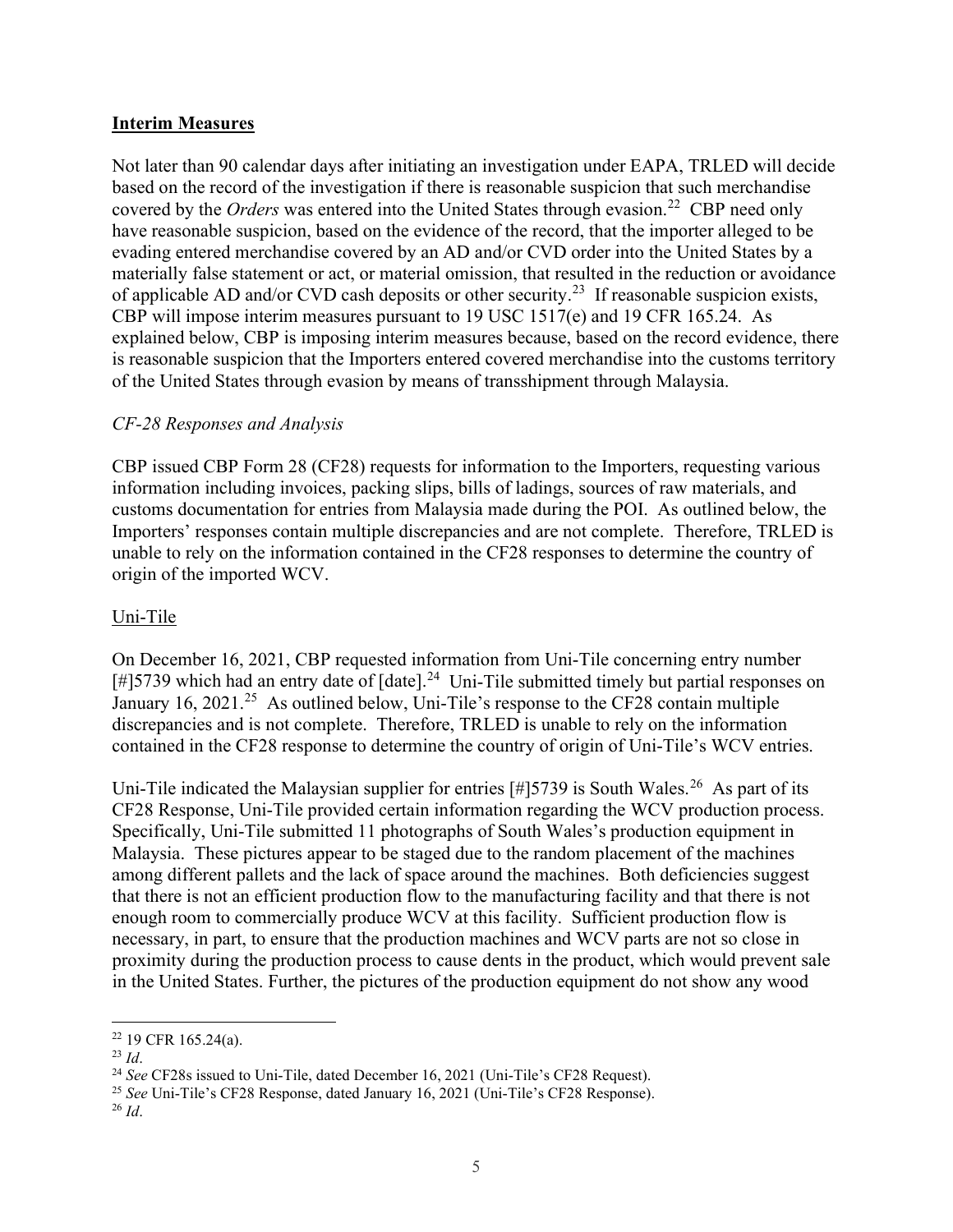debris or dust that usually accompanies the commercial production of WCV. The pictures also do not show dust collection or ventilation equipment generally associated with a debris and dust- free WCV factory. The production photographs have descriptions of the production steps involved; however, not all descriptions include production capacity information, which CBP specifically [requested.](https://requested.27)<sup>27</sup> Without the production capacity information, TRLED is unable to confirm that this factory is able to produce the WCV associated with this entry number.

 CBP also requested timecards for employees responsible for the entire production period relevant to WCV imported under entry number [# ]5739; however, Uni-Tile /South Wales only provided timecards for January 2021.<sup>28</sup> According to the Uni-Tile /South Wales paperwork provided, the work order date was December 15, 2020, and the quality control date was February 15, 2021, and so CBP expected timecards for that entire period. Additionally, several of the timecards appear to have names whited out and re-written over.<sup>29</sup> Further, although an individual named 'Kim' signed off on quality control for that time period, this individual's name does not appear on the timecards in the CF28 [response.](https://response.30)<sup>30</sup> Because of these discrepancies, TRLED is unable to use these timecards to confirm that South Wales is able to produce WCV.

 I In terms of raw material and packing acquisitions, Uni-Tile (entry number [# ]5739), Kingway (entry number [# ]1299), Maikai (entry number [#]2151), and Top Kitchen (entry number [#] 2151) provided the same South Wales's invoice, delivery, and payment documentation for the following raw materials: [company name] chip board/particle board dated December 7, 2020, and January 15, 2021, [company name.] particle board dated December 22, 2020, and January 11, 2021, [company name] dated December 12, 2020, January 6, 2021, and January 9, 2021, [company name] packing materials dated January 5, 9, and 13, 2021, and February 9, 2021, and [company name] packing materials dated January  $26$ ,  $2021$ .<sup>31</sup> It is suspicious that work orders produced throughout the three months of December 2020 through February 2021 would all derive from the exact same invoices, delivery receipts, and payment documentation,  $32$  given that it is unlikely that South Wales would use the same raw materials for multiple orders. Without reliable raw material and packaging purchasing information, TRLED is unable to confirm that this factory is able to produce WCV associated with this entry number. Additionally, Uni-Tile provided documentation for purchases of [products] from [company name.]; the invoice for these raw materials indicated that some of the [product] is from [country]. Because Uni-Tile failed to provide the import documentation from [country] to Malaysia for these raw materials that was specifically requested by CBP, $33$  TRLED is unable to rely on this raw material purchasing information to determine the country of origin of Uni-Tile's WCV entries.

 $^{27}$  Id.

 $^{28}$  Id.

 $^{29}$  Id.

 $30$  Id.

<sup>&</sup>lt;sup>31</sup> See Uni-Tile's CF28 Response; see also Kingway's CF28 Responses, dated January 14, 2022 (Kingway's CF28 Responses); see also Maikai's CF28 Response, dated January 11, 2022 (Maikai's CF28 Response); and see also Top Kitchen's CF28 Response, dated January 18, 2022 (Top Kitchen's CF28 Response).

 $32$  Id.

<sup>&</sup>lt;sup>33</sup> See Uni-Tile's CF28 Response.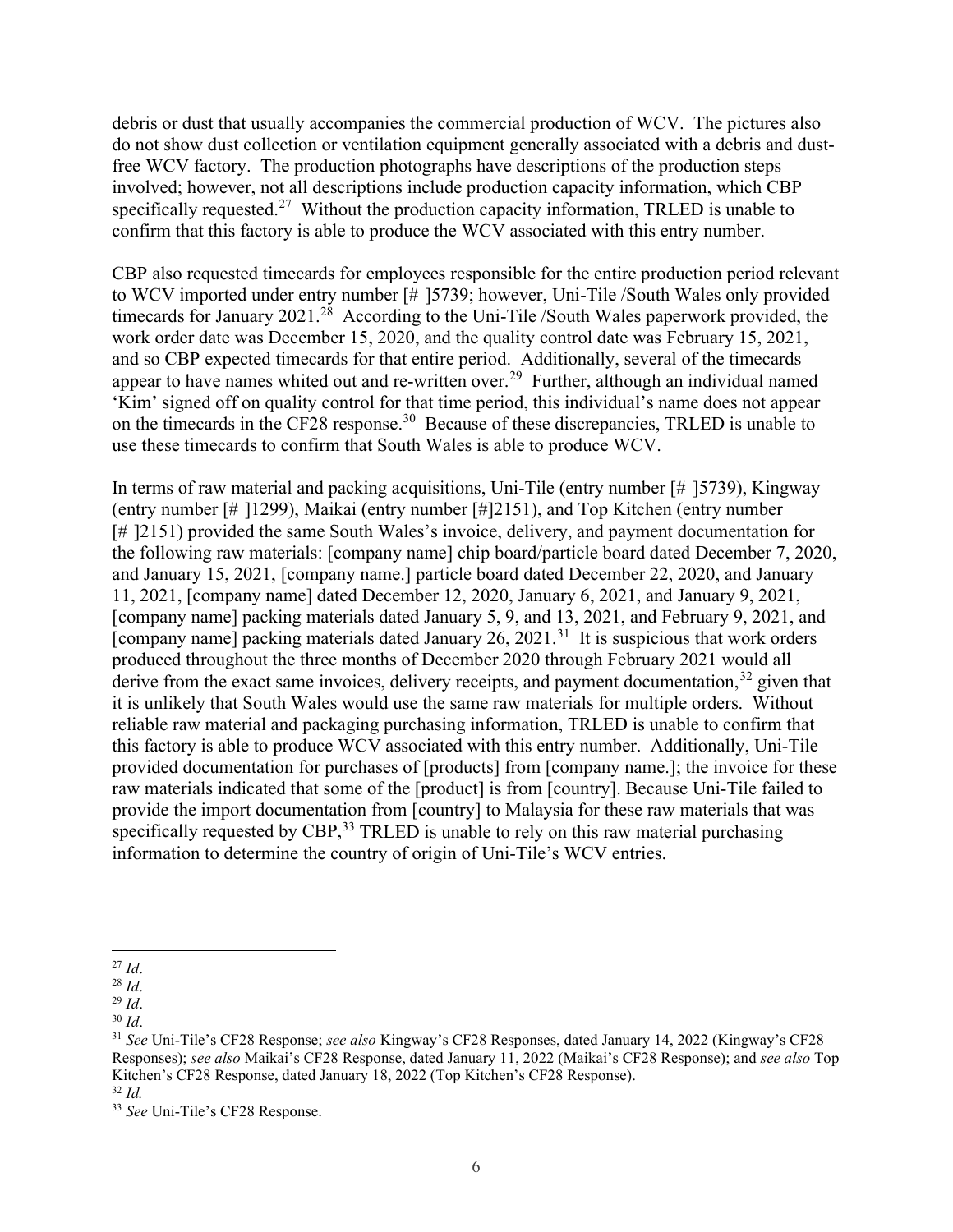#### Durian

 On December 15, 2021, CBP requested from Durian information concerning entry numbers [#]9942, [#]5965, [#]6229 which had entry dates of [date], [date], and [date], [respectively.](https://respectively.34)<sup>34</sup> Durian submitted timely but partial responses on January 13 and January 17, 2022.<sup>35</sup> As outlined below, Durian's response to the CF28 contain multiple discrepancies and is not complete. Therefore, TRLED is unable to rely on the information contained in the CF28 response to determine the country of origin of Durian's WCV entries.

 For entry number [#]5415, Durian indicated that the Malaysian supplier of the WCV is MSW and MSW stated that it purchased the WCV from Malaysian company, Fu Seng Furniture Industries Sdn. Bhd. (Fu Seng [Furniture\).](https://Furniture).36)<sup>36</sup> Durian and MSW did not answer most questions contained in the CF28. Specifically, Durian and MSW failed to provide the following requested information with respect to the production of the entry at issue: (a) complete production records, including raw material purchase orders, commercial invoices, transportation documents and proof of payment; (b) container load plans from each raw material manufacturer, including the dated receipt and signature of receipt for raw materials; (c) foreign customs documentation for all raw materials, if they are imported; (d) complete factory production records, including stamped timecards and work orders, as well as packaging costs and information; (e) a demonstration as to how the manufacturer ties the raw materials to the finished products, for example, a purchase order or invoice number which appears on production documents; (f) the name of the factory owner and all corporate officers; and (g) whether the foreign producer/exporter has a relationship with Durian, and if so, whether this affects the price paid or [payable.](https://payable.37)<sup>37</sup> Therefore, TRLED does not have the information required to determine the country of origin of Durian's WCV entries.

 As part of its CF28 Response for entry number [#]5415, Durian provided certain information regarding the WCV production [process.](https://process.38)<sup>38</sup> Specifically, it submitted 9 photographs of some of Fu Seng Furniture's WCV production [equipment.](https://equipment.39)<sup>39</sup> Durian provided short narrative descriptions of the overall WCV production of Fu Seng Furniture; however, it did not provide the production capacity for each piece of equipment, as requested by CBP.<sup>40</sup> Without the production capacity information, TRLED is unable to confirm that this factory is able to produce WCV associated with this entry number.

 In Durian's CF28 Response, MSW claimed that it is only a trading company, and that the manufacturer could not provide production records due to "business secrets."<sup>41</sup> CBP obtained information from the [source] with respect to the following companies: LLWF, MSW, and South

<sup>&</sup>lt;sup>34</sup> See CF28s issued to Durian, dated December 15, 2021 (Durian's CF28 Requests).

<sup>&</sup>lt;sup>35</sup> See Durian's CF28 Responses, dated January 13, 2022; see also Durian's CF28 Response, dated January 17, 2022 (collectively, Durian's CF28 Responses).

<sup>&</sup>lt;sup>36</sup> See Durian's CF28 Responses.

<sup>37</sup> See Durian's CF28 Requests.

<sup>38</sup> See Durian's CF28 Responses.

 $39$  *Id.* 

<sup>&</sup>lt;sup>40</sup> See Durian's CF28 Request; and Durian's CF28 Responses.

<sup>&</sup>lt;sup>41</sup> See Durian's CF28 Responses.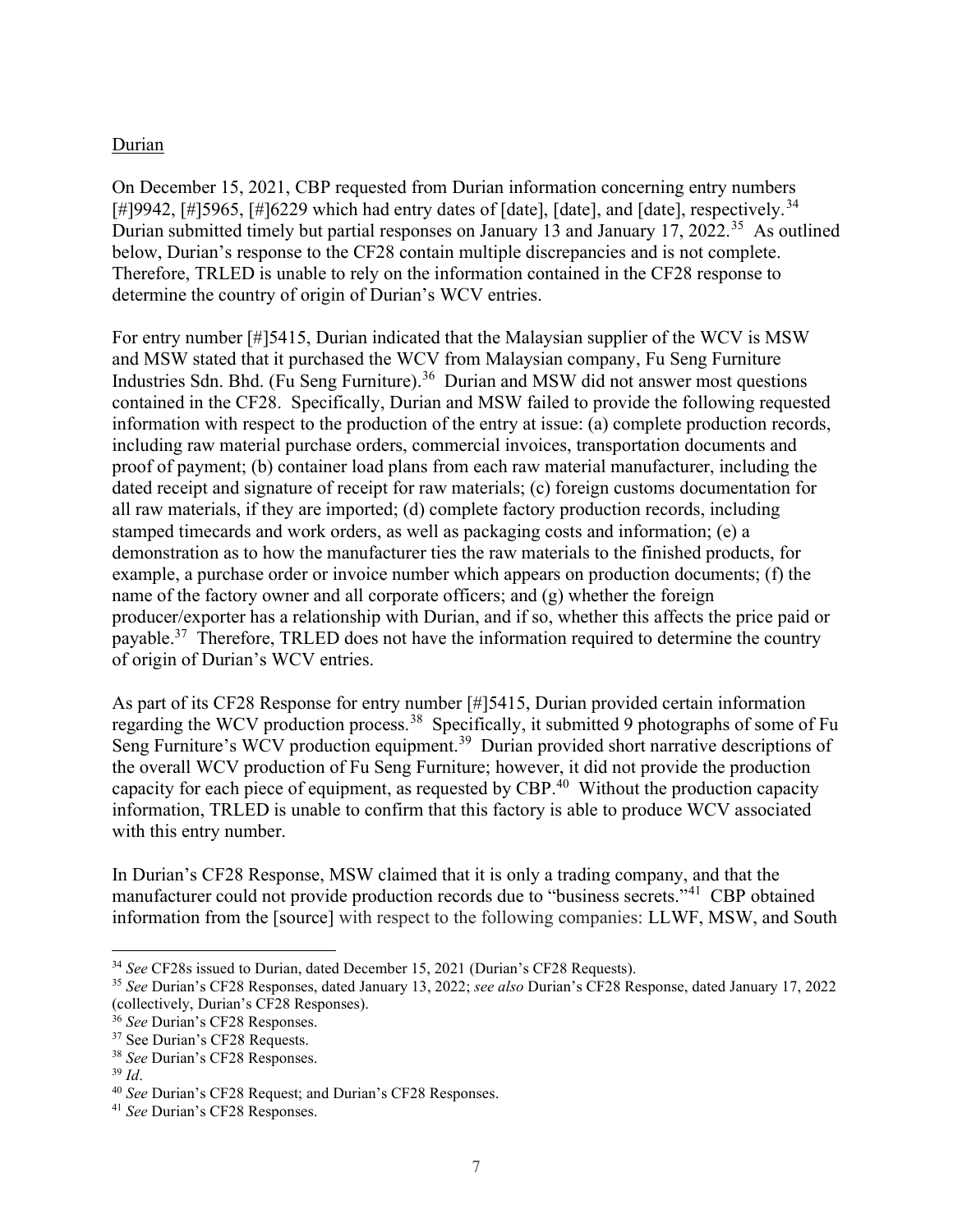[Wales.](https://Wales.42)<sup>42</sup> CBP finds that these three companies all share a web of employees, directors, shareholders and [addresses.](https://addresses.43)<sup>43</sup> For example, South Wales shares two addresses with LLWF.<sup>44</sup> Jia Hui Ng is the director (or co-director) for all three [companies.](https://companies.45)<sup>45</sup> As these three companies are operated by the same individuals, albeit at varying addresses, and supply certain importers under investigation with WCV, CBP finds these companies act as a single entity, which CBP collectively refers to as the MSW [Companies.](https://Companies.46)<sup>46</sup> MSW indicated that it purchased the WCV from Fu Seng Furniture. Since MSW is related to South Wales, it is suspicious that MSW would purchase WCV from an outside source and not order WCV from their related company (South Wales). Further, it is suspicious that MSW would not provide the same level of documentation supporting the production of WCV it sold, like South Wales did for their entries.

 Additionally, the few CF28 questions concerning production that Durian and MSW answered contain false information. When asked how long it has been opened for business, MSW indicated it has been in operation "more than 10 years."<sup>47</sup> This statement is false. Record information from [source ] indicates MSW was incorporated December 20, 2019.<sup>48</sup> MSW also indicated its owner is Chong Wen How.<sup>49</sup> This is another false statement because the owner of MSW is Mr. Huang, according to MSW's business [registration.](https://registration.50)<sup>50</sup>

For entry [#]5965, Durian indicated the Malaysian supplier is South [Wales.](https://Wales.51)<sup>51</sup> As part of its CF28 Response, Durian and South Wales provided certain information regarding the WCV production process and its raw material acquisitions. Specifically, Durian submitted 11 photographs of South Wales's production equipment in Malaysia. These pictures appear to be staged due to the random placement of the machines among different pallets and the lack of space around the machines. Both deficiencies suggest that there is not an efficient production flow to the manufacturing facility and that there is not enough room to commercially produce WCV at this facility. Sufficient production flow is necessary, in part, to ensure that the production machines and WCV parts are not so close in proximity during the production process to cause dents in the product which would prevent sale in the United States. Further, the pictures of the production equipment do not show any wood debris or dust that usually accompanies commercial production of WCV. The pictures also do not show dust collection or ventilation equipment generally associated with a debris and dust-free WCV factory. The production photographs have

 $42$  There is also information to support that Monthong Building Supply Sdn. Bhd. (Monthong) and MSI Building Supply Sdn. Bhd. (MSI) are related to MSW, LLWF, and South Wales through shared employees, directors, shareholders and addresses. See Memorandum to the File "Adding Information to the Administrative Record," dated March 2, 2022 (March 2, 2022 Memorandum) at Attachment 1 (containing Notice of Initiation of Investigation and Interim Measures - EAPA Cons. Case 7657 (CBP Feb. 8, 2022) ("NOI EAPA 7657") at 19); see also, Memo to the File, "Consolidated EAPA Investigation 7673: Information Pertaining to Malaysian Exporters," dated February 8, 2022 (Malaysian Companies Memo) at Attachment 1 for a summary chart which indicates the various overlaps between these five companies, and the [source] reports we received for each company. 43 See Malaysian Companies Memo at Attachment 1.

 <sup>44</sup> Id.

 $45$  *Id.* 

<sup>&</sup>lt;sup>46</sup> Id. See also Shenzhen Ark Cross-Border Logistics Co., Ltd. section below.

<sup>&</sup>lt;sup>47</sup> See Durian's CF28 Responses.

<sup>&</sup>lt;sup>48</sup> See Malaysian Companies Memo at Attachment 1.

<sup>49</sup> See Durian's CF28 Responses.

<sup>50</sup> See Malaysian Companies Memo at Attachment 1.

<sup>&</sup>lt;sup>51</sup> See Durian's CF28 Responses.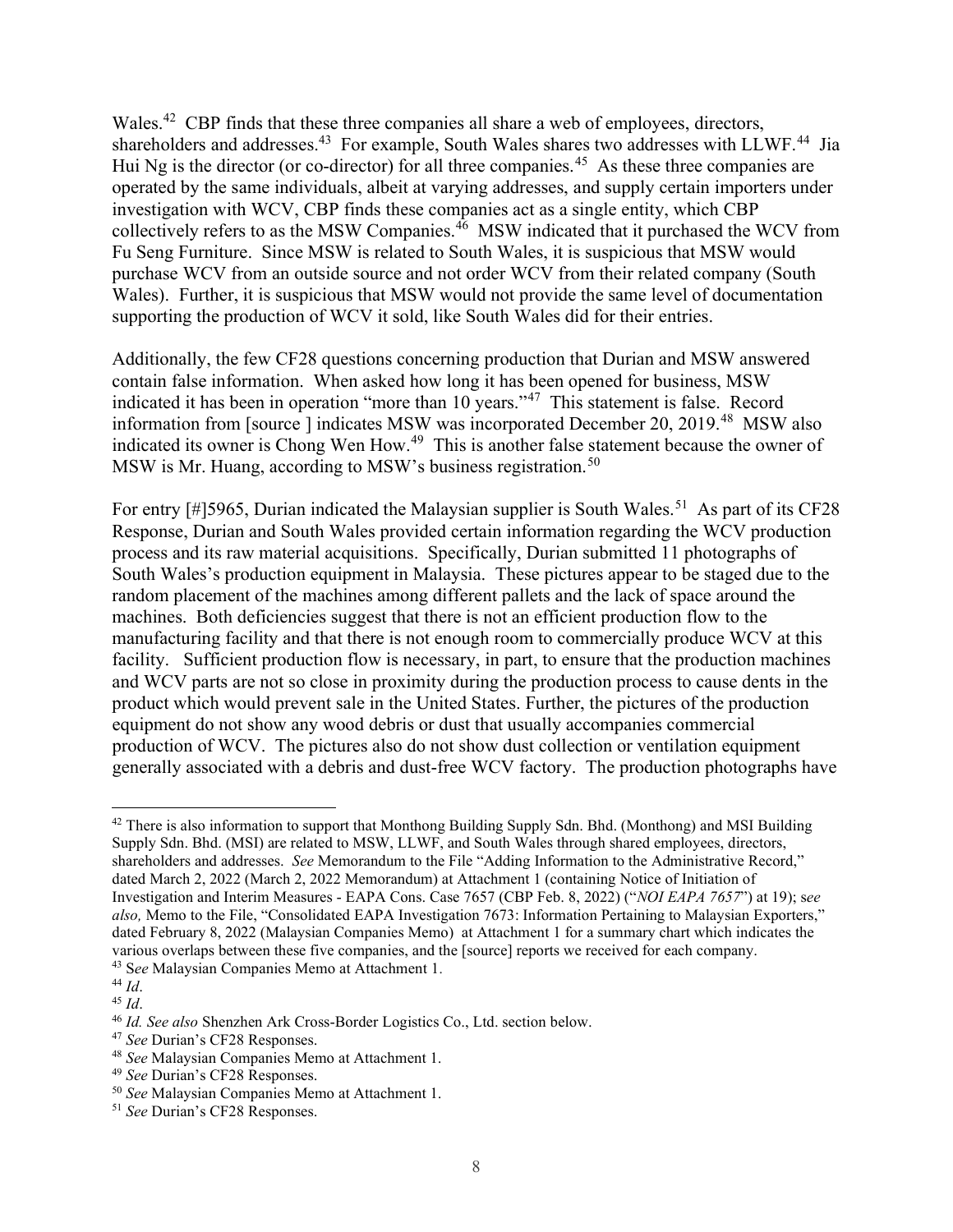descriptions of the production steps involved; however, not all descriptions include production capacity information, as CBP requested. Without the production capacity information, TRLED is unable to confirm that this factory is able to produce WCV associated with this entry number.

 Durian and South Wales failed to provide data related production and delivery of entry number  $[#]$ 5965.<sup>52</sup> CBP requested employee timecards for the entire production period relevant to WCV associated with entry number [#]5965; Durian/South Wales provided paperwork showing the work order date as July 23, 2021, and the quality control date as September 2, 2021. However, Durian/South Wales only provided timecards for August 2021 and not for the entire production period as CBP [requested.](https://requested.53)<sup>53</sup> Therefore, TRLED is unable to use these timecards to confirm that South Wales is able to produce WCV. Additionally, CBP requested all commercial invoices and purchasing orders associated with entry number [#]5965. Durian submitted a commercial invoice, issued by South Wales, and a purchase order for entry number  $[#]$ 5965.<sup>54</sup> However, the commercial invoice indicates that the quantity of packages is 848 packages; whereas, the purchase order indicates there should be 855 [cabinets.](https://cabinets.55)<sup>55</sup> The purchase order does not include other identifying information, such as price per unit, total amount owed, or [weight.](https://weight.56)<sup>56</sup> Therefore, TRLED cannot confirm that the commercial invoice and purchase order are for the same order and cannot rely on this information to substantiate whether or not South Wales is able to produce the WCV associated with this entry number.

 Durian failed to respond to the CF28 for entry [#]9942. Therefore, TRLED does not have the information required to determine the country of origin for this entry.

## Kingway

 On December 17, 2021, CBP requested information from Kingway concerning entry numbers [#]1299 and [#]5415, which had entry dates of [date] and [date], [respectively.](https://respectively.57)<sup>57</sup> Kingway submitted a timely but partial response on January 14, 2022.<sup>58</sup> As outlined below, Kingway's CF28 Response contains multiple discrepancies and is not complete. Therefore, TRLED is unable to rely on the information contained in Kingway's CF28 Response to determine the country of origin of its WCV entries.

Kingway indicated the Malaysian supplier for entry number [#]1299 is South [Wales.](https://Wales.59)<sup>59</sup> As part of its CF28 Response, Kingway provided certain information regarding the WCV production process. Specifically, Kingway submitted 11 photographs of South Wales's production equipment in Malaysia. These pictures appear to be staged due to the random placement of the machines among different pallets and the lack of space around the machines. Both deficiencies suggest that there is not an efficient production flow to the manufacturing facility and that there is not enough room to commercially produce WCV at this facility. Sufficient production flow is

 <sup>52</sup> Id.

 <sup>53</sup> Id.

 <sup>54</sup> Id.

 <sup>55</sup> Id.

 <sup>56</sup> Id.

<sup>&</sup>lt;sup>57</sup> See CF28 issued to Kingway, dated December 17, 2021 (Kingway's CF28 Requests).

<sup>&</sup>lt;sup>58</sup> See Kingway's CF28 Responses.

 <sup>59</sup> Id.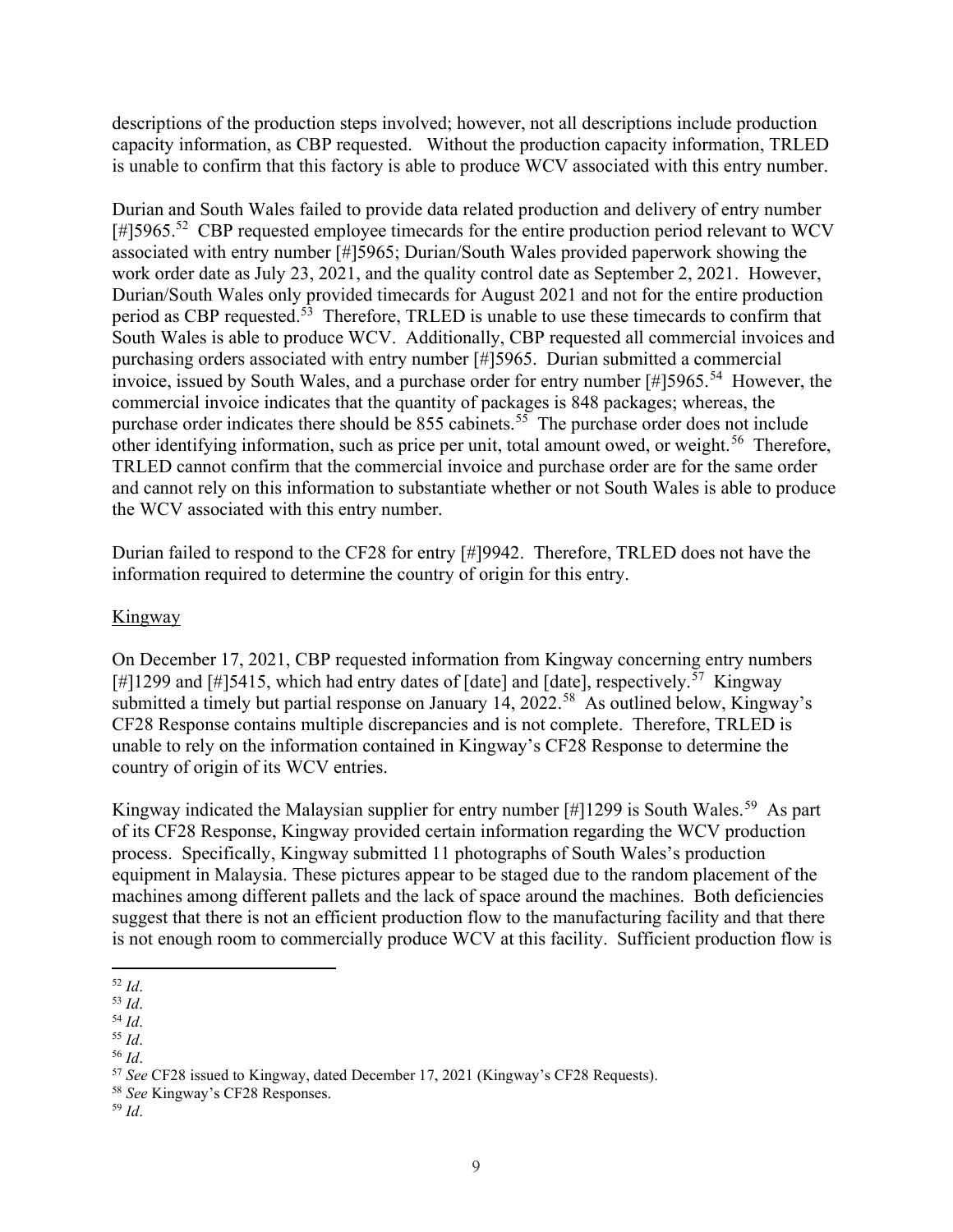necessary, in part, to ensure that the production machines and WCV parts are not so close in proximity during the production process to cause dents in the product which would prevent sale in the United States. Further, the pictures of the production equipment do not show any wood debris or dust that usually accompanies commercial production of WCV. The pictures also do not show dust collection or ventilation equipment generally associated with a debris and dust- free WCV factory. The production photographs have descriptions of the production steps involved; however, not all descriptions include production capacity information, as CBP [requested.](https://requested.60)<sup>60</sup> Without the production capacity information, TRLED is unable to confirm that this factory is able to produce WCV associated with this entry number.

 For entry number [#]1299, CBP requested timecards associated with the entire production of WCV; Kingway/South Wales provided paperwork showing the work order date as January 28, 2021, and the quality control date as February 22, 2021. <sup>61</sup> However, Kingway/South Wales only provided timecards for January 2021 and not for the entire production period as CBP [requested.](https://requested.62)<sup>62</sup> Additionally, several of the timecards appear to have names whited out and re-written over. Further, an individual named 'Kim' signed off on quality control; this individual's name does not appear on the timecards in the CF28 response for that time [period.](https://period.63)<sup>63</sup> Because of these discrepancies, TRLED is unable to use these timecards to confirm that South Wales is able to produce WCV.

 In terms of raw material and packing acquisitions, Uni-Tile (entry number [#]5739), Kingway (entry number [#]1299), Maikai (entry number [#]2151), and Top Kitchen (entry number [#]2151) provided the same South Wales's invoice, delivery, and payment documentation for the following raw materials: [company name] chip board/particle board dated December 7, 2020, and January 15, 2021, [company name.] particle board dated December 22, 2020, and January 11, 2021, [company name] dated December 12, 2020, January 6, 2021, and January 9, 2021, [company name] packing materials dated January 5, 9, and 13, 2021, and February 9, 2021, and [company name.] packing materials dated January 26, 2021.<sup>64</sup> Additionally, Kingway and Top Kitchen provided the same South Wales's invoice, delivery, payment, and importation documentation for [company name], dated January 7, 2021.<sup>65</sup> It is suspicious that work orders produced throughout the three months of December 2020 through February 2021 would all derive from the exact same invoices, delivery receipts, and payment documentation,  $^{66}$  given that it is unlikely that South Wales would use the same raw materials for multiple orders. Without reliable raw material and packaging purchasing information, TRLED is unable to confirm that this factory is able to produce WCV associated with this entry number.

For entry [#]5415, Kingway indicated the Malaysian manufacturer is MSW.<sup>67</sup> Kingway and MSW did not answer most questions contained in the CF28. Specifically, Kingway failed to

 $60$  Id.

 $61$  Id.

 $62$  See Kingway's CF28 Requests; see also Kingway's CF28 Responses.

 $63$  Id.

<sup>&</sup>lt;sup>64</sup> See Uni-Tile's CF28 Response; see also Kingway's CF28 Responses; see also Maikai's CF28 Response; and see also Top Kitchen's CF28 Response.

<sup>&</sup>lt;sup>65</sup> See Kingway's CF28 Responses; see also Top Kitchen's CF28 Response.

 $^{66}\,Id.$ 

<sup>&</sup>lt;sup>67</sup> See Kingway's CF28 Responses.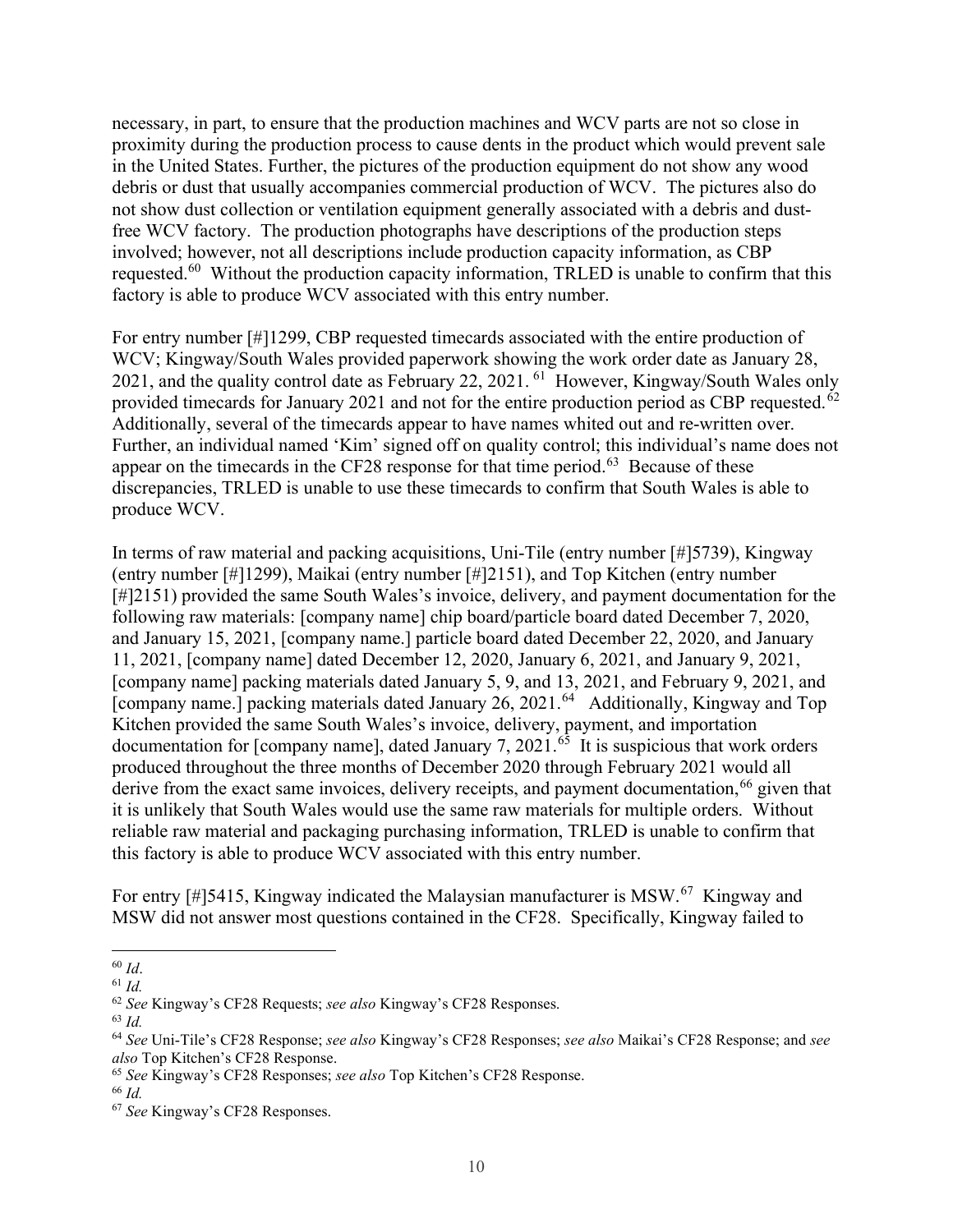provide the following requested information with respect to the production of the entry at issue: (a) complete production records, including raw material purchase orders, commercial invoices, transportation documents and proof of payment; (b) container load plans from each raw material manufacturer, including the dated receipt and signature of receipt for raw materials; (c) foreign customs documentation for all raw materials, if they are imported; (d) complete factory production records, including stamped timecards and work orders, as well as packaging costs and information; (e) a demonstration as to how the manufacturer ties the raw materials to the finished products, for example, a purchase order or invoice number which appears on production documents; (f) the name of the factory owner and all corporate officers; and (g) whether the foreign producer/exporter has a relationship with Kingway, and if so, whether this affects the price paid or [payable.](https://payable.68)<sup>68</sup> Therefore, TRLED does not have the information required to determine the country of origin of Kingway's WCV entries.

 The few CF28 questions concerning production that Kingway and MSW answered contain false information. When asked how long it has been opened for business, MSW indicated it has been in operation "more than 10 years."<sup>69</sup> This statement is false. Record information from [source] indicates MSW was incorporated December 20, 2019.<sup>70</sup> MSW also indicated its owner is Chong Wen How.<sup>71</sup> This is another false statement because the owner of MSW is Mr. Huang, according to MSW's business [registration.](https://registration.72)<sup>72</sup>

 In Kingway's CF28 Response, MSW claimed that it is only a trading company, and that the manufacturer could not provide production records due to "business secrets."<sup>73</sup> CBP obtained information from the [source] with respect to the following companies: LLWF, MSW, and South [Wales.](https://Wales.74)<sup>74</sup> CBP finds these three companies all share a web of employees, directors, shareholders and [addresses.](https://addresses.75)<sup>75</sup> Thus, since MSW is related to South Wales, it is suspicious that MSW would purchase WCV from an outside source and not order WCV from their related company (South Wales). Further, it is suspicious that MSW would not provide the same level of documentation supporting the production of WCV it sold, like South Wales did for their entries.

#### Lonlas

 On December 17, 2021, CBP requested information from Lonlas concerning entry number [#]9686, entry date [\[date\].](https://date].76)<sup>76</sup> Lonlas did not respond to this request for information. Lonlas submitted a partial response six weeks late on March 2, 2022.<sup>77</sup> As outlined below, Lonlas's CF28 Response contains multiple discrepancies and is not complete. Therefore, TRLED is

<sup>68</sup> See Kingway's CF28 Requests.

<sup>69</sup> See Kingway's CF28 Responses.

<sup>&</sup>lt;sup>70</sup> See Malaysian Companies Memo at Attachment 1

<sup>&</sup>lt;sup>71</sup> See Kingway's CF28 Responses.

<sup>&</sup>lt;sup>72</sup> See Malaysian Companies Memo at Attachment 1.

<sup>73</sup> See Kingway's CF28 Responses.

 $74$  See Malaysian Companies Memo at Attachment 1. For a summary chart which indicates the various overlaps between these five companies, and the [source] reports CBP received for each company.

<sup>&</sup>lt;sup>75</sup> Id. See also Durian section above.

<sup>&</sup>lt;sup>76</sup> See CF28 issued to Lonlas, dated December 17, 2021 (Lonlas's CF28 Request).

<sup>&</sup>lt;sup>77</sup> See Lonlas's CF28 Response, dated March 2, 2022 (Lonlas's CF28 Response).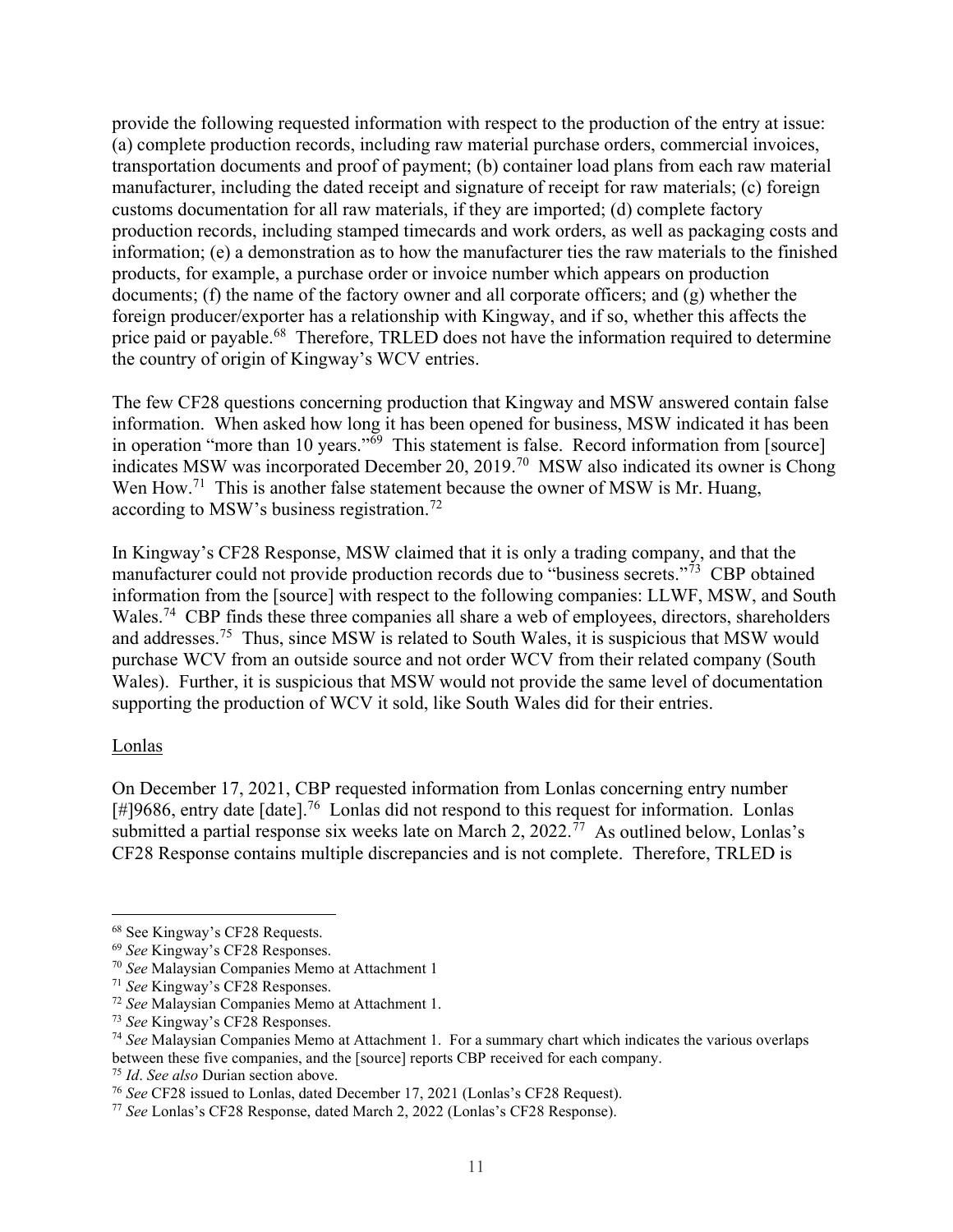unable to rely on the information contained in Lonlas's CF28 Response to determine the country of origin of its WCV entries.

Lonlas indicated the Malaysian supplier for entry number [#]9686 is South [Wales.](https://Wales.78)<sup>78</sup> As part of its CF28 Response, Lonlas provided certain information regarding the WCV production process and its raw material acquisitions. Specifically, Lonlas submitted 11 photographs of South Wales's production equipment in Malaysia. These pictures appear to be staged due to the random placement of the machines among different pallets and the lack of space around the machines. Both deficiencies suggest that there is not an efficient production flow to the manufacturing facility and that there is not enough room to commercially produce WCV at this facility. Sufficient production flow is necessary, in part, to ensure that the production machines and WCV parts are not so close in proximity during the production process to cause dents in the product which would prevent sale in the United States. Further, the pictures of the production equipment do not show any wood debris or dust that usually accompanies commercial production of WCV. The pictures also do not show dust collection or ventilation equipment generally associated with a debris and dust-free WCV factory. The production photographs have descriptions of the production steps involved; however, not all descriptions include production capacity information, as CBP [requested.](https://requested.79)<sup>79</sup> Without the production capacity information, TRLED is unable to confirm that this factory is able to produce WCV associated with this entry number.

 For entry number [#]9686, CBP requested timecards associated with the entire production of WCV; Lonlas/South Wales provided paperwork showing the work order date as June 25, 2021, and the quality control date as August 9, 2021.<sup>80</sup> However, Lonas/South Wales only provided timecards for July 2021 and not the entire production period as CBP [requested.](https://requested.81)<sup>81</sup> Additionally, several of the timecards appear to have names whited out and re-written over. Further, an individual named 'Kim' signed off on quality control; this individual's name does not appear on the timecards in the CF28 for that same time [period.](https://period.82)<sup>82</sup> Because of these discrepancies, TRLED is unable to use these timecards to confirm that South Wales is able to produce WCV.

 Additionally, the Lonlas and South Wales documents show discrepancies in the U.S. and Malaysian Customs documents, shipping information, commercial invoice, purchase order, and proof of payments. For entry number [#]9686, Lonlas/South Wales reported a Malaysian customs value of [#] or [#], a U.S. Customs entry value of [#], and a proof of payment of [#].  $83$  These documents do not add up even when taking into consideration Lonlas/South Wales's reported packing expenses ([#] or [#]) and shipping expenses ([#] or [#]). Also, the commercial invoice indicates that the quantity is 2,724 packages; whereas the purchase order indicates there should be 3,135 [cabinets.](https://cabinets.84)<sup>84</sup> The purchase order does not include other identifying information, such as price per unit, total amount owed, or [weight.](https://weight.85)<sup>85</sup> Lonlas did not provide an explanation as

- $84$  Id.
- $85$  *Id.*

 <sup>78</sup> Id.

 <sup>79</sup> Id.

<sup>80</sup> Id.

<sup>81</sup> See Lonlas's CF28 Request; see also Lonlas's CF28 Response.

 $82$  *Id.* 

<sup>&</sup>lt;sup>83</sup> The currency conversion of 4.1885 MYD to 1 USD comes from the Malaysian Customs Documentation reported by Lonlas/South Wales. Id.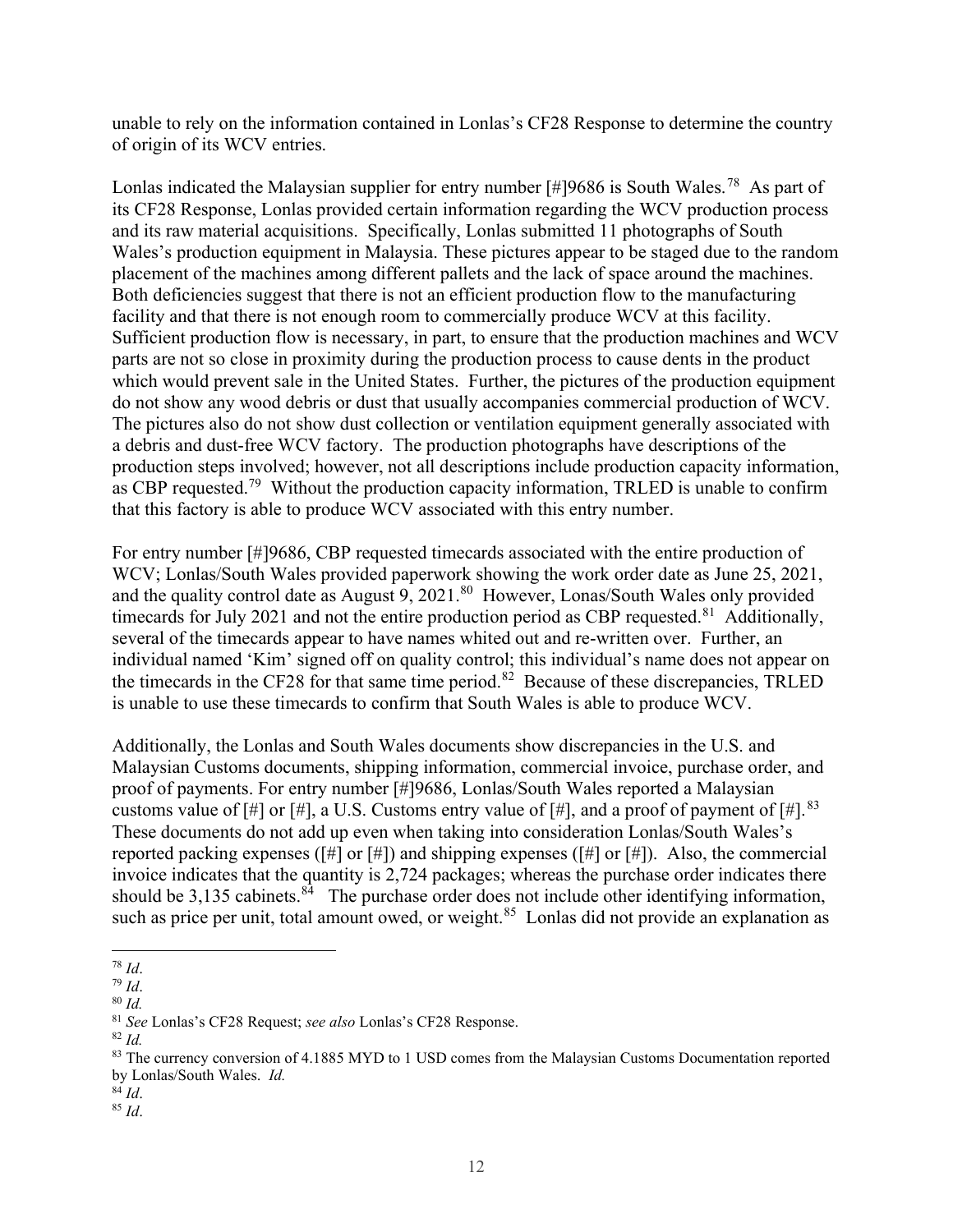to why the quantity differed for the commercial invoice and the purchase order. Because of these discrepancies and omissions, CBP cannot confirm that the customs data, proof of purchase, commercial invoice, and purchase order are from the same order and cannot rely on this information to substantiate whether or not South Wales is able to produce the WCV associated with this entry number.

## Maikai

 On December 17, 2021, CBP requested information from Maikai concerning entry number [#]2151, which had an entry date of [\[date\].](https://date].86)<sup>86</sup> Maikai submitted a timely but partial response on January 11, 2022.<sup>87</sup> As outlined below, Maikai's CF28 Response contains multiple discrepancies and is not complete. Therefore, TRLED is unable to rely on the information contained in Maikai's CF28 Response to determine the country of origin of its WCV entries.

Maikai indicated the Malaysian supplier for entry number [#]2151 is South [Wales.](https://Wales.88)<sup>88</sup> As part of its CF28 Response, Maikai provided certain information regarding the WCV production process and its raw material acquisitions. Specifically, Maikai submitted 11 photographs of South Wales's production equipment in Malaysia. These pictures appear to be staged due to the random placement of the machines among different pallets and the lack of space around the machines. Both deficiencies suggest that there is not an efficient production flow to the manufacturing facility and that there is not enough room to commercially produce WCV at this facility. Sufficient production flow is necessary, in part, to ensure that are not so close in proximity during the production process to cause dents in the product which would prevent sale in the United States. Further, the pictures of the production equipment do not show any wood debris or dust that usually accompanies commercial production of WCV. The pictures also do not show dust collection or ventilation equipment generally associated with a debris and dust- free WCV factory. The production photographs have descriptions of the production steps involved; however, not all descriptions include production capacity information, as CBP [requested.](https://requested.89)<sup>89</sup> Without the production capacity information, TRLED is unable to confirm that this factory is able to produce WCV associated with this entry number.

 CBP requested timecards for the entire production of WCV associated with entry number [#]2151; Maikai/South Wales provided paperwork showing the work order date as December 22, 2020, and the quality control date as February 2, 2021.<sup>90</sup> However, Maikai/South Wales only provided timecards for January 2021 and not the entire production period as CBP [requested.](https://requested.91)<sup>91</sup> Additionally, several of the timecards appear to have names whited out and re-written over. Further, an individual named 'Kim' signed off on quality control; this individual's name does not appear on the timecards in the CF28 for that same time period. Because of these discrepancies, TRLED is unable to use these timecards to confirm that South Wales is able to produce WCV.

<sup>&</sup>lt;sup>86</sup> See CF28s issued to Maikai, dated December 17, 2021 (Maikai's CF28 Request).

<sup>87</sup> See Maikai's CF28 Response.

 $88$  Id.

 <sup>89</sup> Id.

 $90$  Id.

<sup>&</sup>lt;sup>91</sup> See Maikai's CF28 Request; see also Maikai's CF28 Response.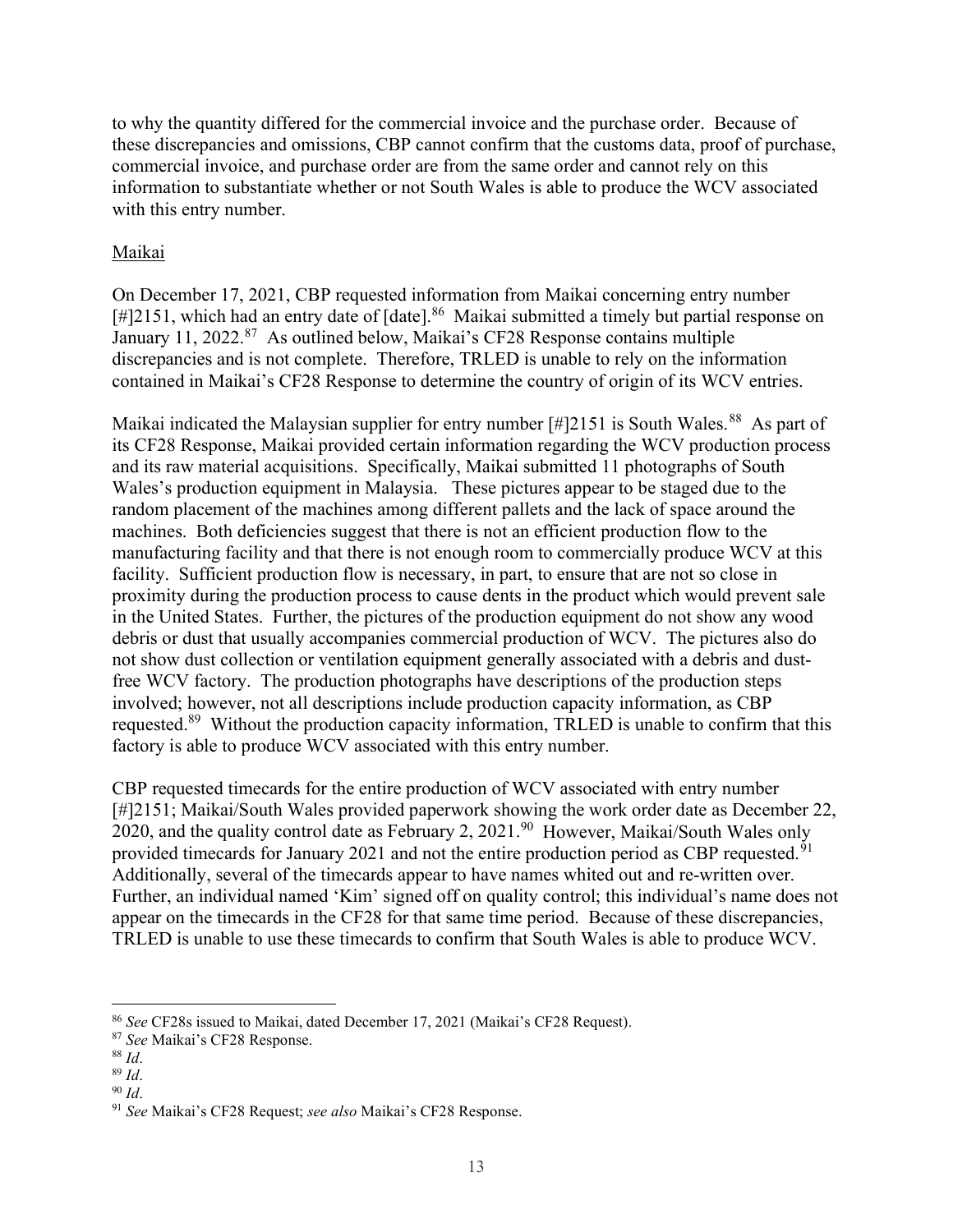In terms of raw material and packing acquisitions, Uni-Tile (entry number [#]5739), Kingway (entry number [#]1299), Maikai (entry number [#]2151), and Tops Kitchen (entry number [#]2151) provided the same South Wales's invoice, delivery, and payment documentation for the following raw materials: [company name] chip board/particle board dated December 7, 2020, and January 15, 2021, [company name.] particle board dated December 22, 2020, and January 11, 2021, [company name] dated December 12, 2020, January 6, 2021, and January 9, 2021, [company name] packing materials dated January 5, 9, and 13, 2021 and February 9, 2021, and [company name.] packing materials dated January 26, 2021.  $92$  It is suspicious that work orders produced throughout the three months of December 2020 through February 2021 would all derive from the exact same invoices, delivery receipts, and payment documentation,  $93$  given that it is unlikely that South Wales would use the same raw materials for multiple orders. Without reliable raw material and packaging purchasing information, TRLED is unable to confirm that this factory is able to produce WCV associated with this entry number.

## Top Kitchen

 On December 17, 2021, CBP requested information from Top Kitchen concerning entry number [#]9005 with an entry date of  $[date]$ .<sup>94</sup> Top Kitchen submitted a timely but partial response on January 18, 2022.<sup>95</sup> As outlined below, Top Kitchen's CF28 Response contains multiple discrepancies and is not complete. Therefore, TRLED is unable to rely on the information contained in Top Kitchen's CF28 Response to determine the country of origin of its WCV entries.

Top Kitchen indicated the Malaysian supplier for entry number  $[\text{\#}]2151$  is South [Wales.](https://Wales.96)<sup>96</sup> As part of its CF28 Response, Top Kitchen provided certain information regarding the WCV production process and its raw material acquisitions. Specifically, Top Kitchen submitted 11 photographs of South Wales's production equipment in Malaysia. These pictures appear to be staged due to the random placement of the machines among different pallets and the lack of space around the machines. Both deficiencies suggest that there is not an efficient production flow to the manufacturing facility and that there is not enough room to commercially produce WCV at this facility. Sufficient production flow is necessary, in part, to ensure that are not so close in proximity during the production process to cause dents in the product which would prevent sale in the United States. Further, the pictures of the production equipment do not show any wood debris or dust that usually accompanies commercial production of WCV. The pictures also do not show dust collection or ventilation equipment generally associated with a debris and dust-free WCV factory. The production photographs have descriptions of the production steps involved; however, not all descriptions include production capacity information, as CBP requested.<sup>97</sup> Without the production capacity information, TRLED is unable to confirm that this factory is able to produce WCV associated with this entry number.

<sup>96</sup> Id.

<sup>&</sup>lt;sup>92</sup> See Uni-Tile's CF28 Response; see also Kingway's CF28 Responses; see also Maikai's CF28 Response; and see also Top Kitchen's CF28 Response.

 $93$  Id.

<sup>&</sup>lt;sup>94</sup> See CF28s issued to Top Kitchen, dated December 17, 2021 (Top Kitchen's CF28 Request).

<sup>95</sup> See Top Kitchen's CF28 Response.

 <sup>97</sup> Id.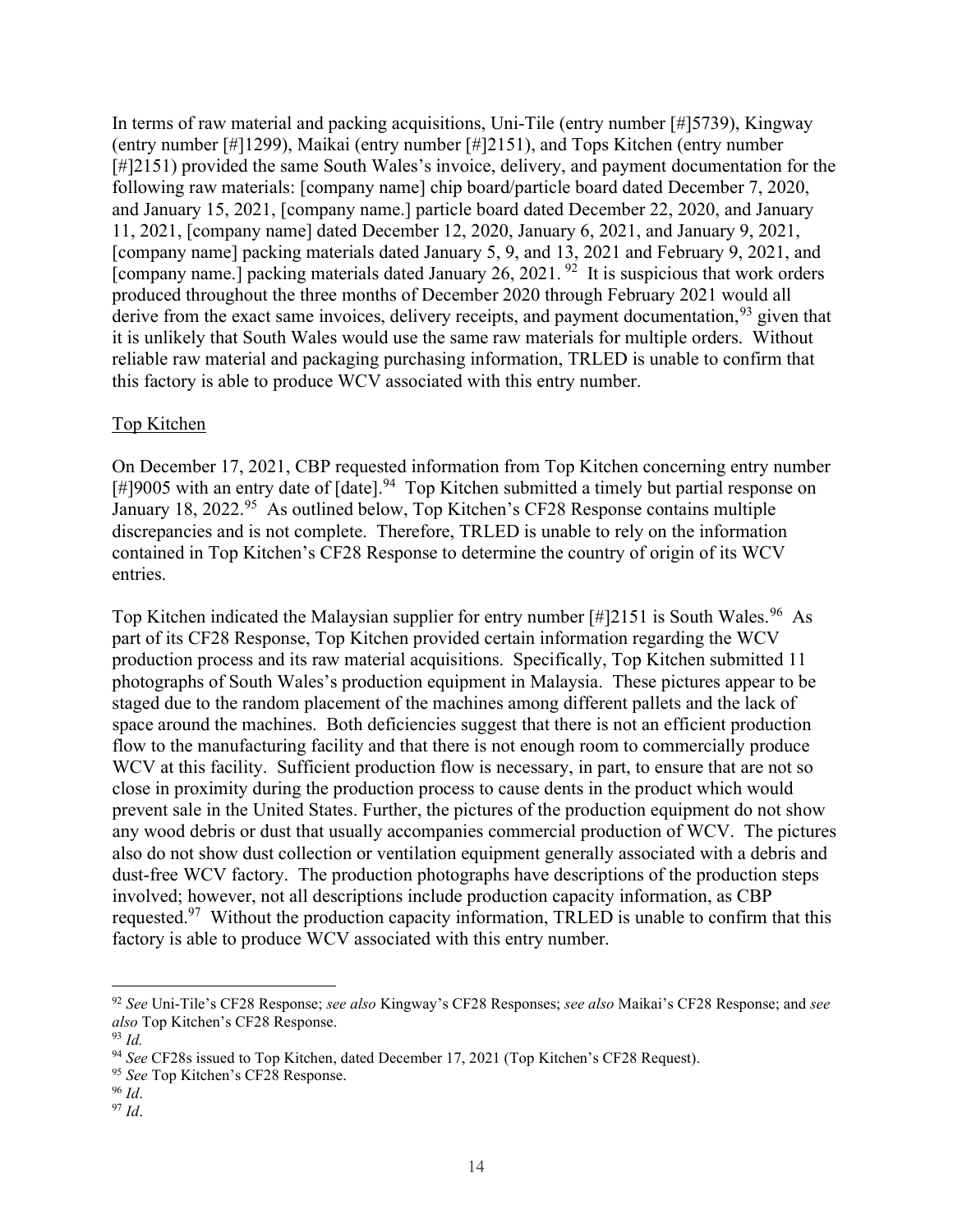CBP requested timecards for the entire production of WCV associated with entry number [#]9005; Top Kitchen/South Wales provided paperwork showing the work order date as January 5, 2021, and the quality control date as February 23, 2021. However, Top Kitchen/South Wales only provided timecards for January 2021 and not the entire production period as CBP [requested.](https://requested.98)<sup>98</sup> Additionally, several of the timecards appear to have names whited out and re- written over. Further, an individual named 'Kim' signed off on quality control; this individual's name does not appear on the timecards in the CF28 for that time period. Because of these discrepancies, TRLED is unable to use these timecards to confirm that South Wales is able to produce WCV.

 In terms of raw material and packing acquisitions, Uni-Tile (entry number [#]5739), Kingway (entry number [#]1299), Maikai (entry number [#]2151), and Top Kitchen (entry number [#]2151) provided the same South Wales's invoice, delivery, and payment documentation for the following raw materials: [company name] chip board/particle board dated December 7, 2020, and January 15, 2021, [company name] particle board dated December 22, 2020, and January 11, 2022, [company name] dated December 12, 2020, January 6, 2021, and January 9, 2021, [company name] packing materials dated January 5, 9, and 13, 2021, and February 9, 2021, and [company name.] packing materials dated January 26, 2021.<sup>99</sup> Additionally, Kingway and Top Kitchen provided the same South Wales's invoice, delivery, payment, and importation documentation for [company name], dated January 7, 2021.<sup>100</sup> It is suspicious that work orders produced throughout the three months of December 2020 through February 2021 would all derive from the exact same invoices, delivery receipts, and payment documentation,  $101$  given that it is unlikely that South Wales would use the same raw materials for multiple orders. Without reliable raw material and packaging purchasing information, TRLED is unable to confirm that this factory is able to produce WCV associated with this entry number.

#### Preliminary Onsite Visits in Malaysia

 CBP conducted preliminary onsite visits to the MSW companies in Malaysia. On January 27, 2022, CBP conducted a preliminary onsite visit to two locations associated with MSW Companies. On February 5, 2022, CBP conducted another on site visit at the third location associated with the MSW Companies.

 The first site is the registered business address of MSW, No. 3, Jalan Ikan Mata Duyong/KS 10, Kampung Nelayan, Telok Gong, Port Klang Selangor, 42000. The CBP official conducting the site visit indicated that there were four buildings at the address. The CBP official further indicated that no one was present at the gate of the business and that no manufacturing activity could be heard. In the photographs, a container can be seen behind the gate of the building, but there is no visible sign of activity in any of the photographs. Pictures from the site visit have been placed on the record.<sup>102</sup>

<sup>98</sup> See Top Kitchen's CF28 Request; see also Top Kitchen's CF28 Response.

<sup>&</sup>lt;sup>99</sup> See Uni-Tile's CF28 Response; see also Kingway's CF28 Responses; see also Maikai's CF28 Response; and see also Top Kitchen's CF28 Response.

<sup>&</sup>lt;sup>100</sup> See Kingway's CF28 Responses; see also Top Kitchen's CF28 Response.  $101$  Id.

<sup>&</sup>lt;sup>102</sup> See Memo to the File, "Consolidated EAPA Case 7673: Site Visit by Customs and Border Protection," dated Feb 10, 2022, Memo (Feb 10, 2022 Memorandum) at attachment 1.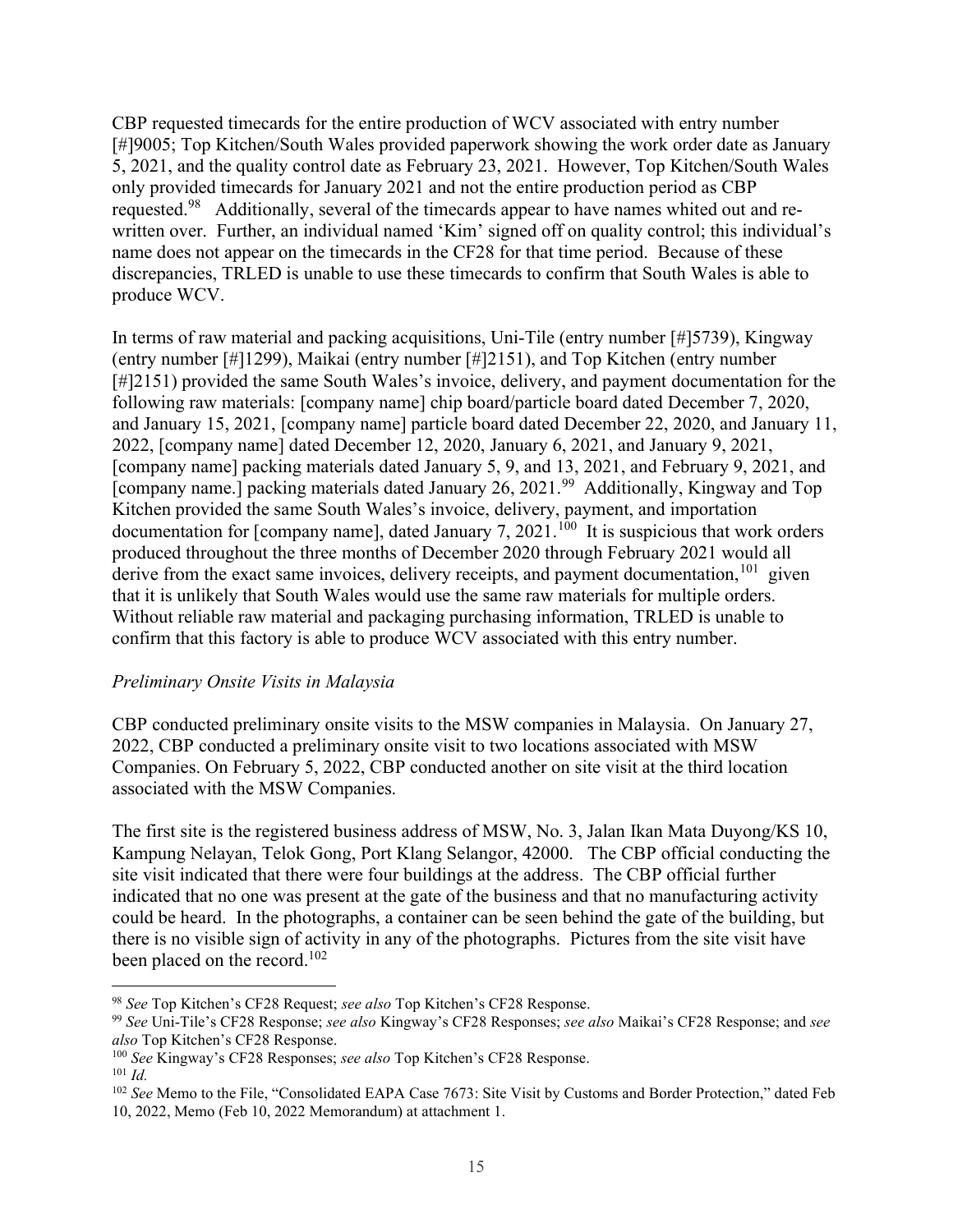The second site was the business address given by the CF28 responses as the current address for South Wales and LLWF, PT 11929, JLN Perajurit, KG Telok Gong, Pelabuhan Klang, Selangor,  $42000$ .<sup>103</sup> During the onsite visit, the CBP official could not find a building corresponding with the given address.<sup>104</sup> Based on the pictures provided by the CBP official, the current address does not have a building or factory present at that location.<sup>105</sup> Therefore, TRLED is unable to confirm that the production pictures provided are associated with the current address for South Wales or LLWF.

 The third site visit was to the former South Wales address at No. 2, Jalan Semenyih Permata Utama, Taman Semenyih Permata, 435000.<sup>106</sup> The CBP official found a building that could have been a warehouse or factory in an industrial area.<sup>107</sup> The CBP official indicated that the sign near the front of the building indicated that South Wales was previously located at this facility.<sup>108</sup> While the third site matches the building and manufacturing facilities on South Wales's website, the production pictures provided in the various CF28 responses do not match the information on South Wales's website.<sup>109</sup> Specifically, the windows are located in different areas and the pictures provided in the various CF28 responses do not match the photos found on South Wales's website. Therefore, TRLED is unable to confirm that the production pictures provided in the various CF28 responses are associated with South Wales's previous address.

#### Other Evidence of Evasion

a. Shenzhen Ark Cross-Border Logistics Co., Ltd.

 Record evidence indicates Shenzhen Ark Cross-Border Logistics Co., Ltd. (Ark Trans) coordinates with and/or controls the MSW Companies and certain importers under investigation, *i.e.*, Durian and Kingway.<sup>110</sup> In addition to the evasion scheme discussed in the Allegations with respect to the MSW Companies, record evidence indicates Ark Trans is involved in an evasion scheme with respect to additional Malaysian and Chinese companies to evade AD/CVD duties concerning other products.<sup>111</sup>

<sup>&</sup>lt;sup>103</sup> See Feb 10, 2022, Memorandum at attachment 2; see also Uni-Tile's CF28 Response; see also Durian's CF28 Responses; see also Kingway's CF28 Responses; see also Maikai's CF28 Response; and see also Top Kitchen's CF28 Response.

 $104$  See Feb 10, 2022, Memorandum at attachment 2.

<sup>&</sup>lt;sup>105</sup> See Feb 10, 2022, Memorandum at attachment 2; see also Uni-Tile's CF28 Response; see also Durian's CF28 Responses; see also Kingway's CF28 Responses; see also Lonlas's CF28 Response; see also Maikai's CF28 Response; and see also Top Kitchen's CF28 Response.

<sup>&</sup>lt;sup>106</sup> See Feb 10, 2022, Memorandum at attachment 3.

 $107$  *Id.* 

 $108$  *Id.* 

<sup>&</sup>lt;sup>109</sup> See Feb 10, 2022, Memorandum at attachment 3; see also Malaysian Companies Memo at Attachment 4; see also Uni-Tile's CF28 Response; see also Durian's CF28 Responses; see also Kingway's CF28 Responses; see also Lonlas's CF28 Response; see also Maikai's CF28 Response; and see also Top Kitchen's CF28 Response.

<sup>&</sup>lt;sup>110</sup> See Malaysian Companies Memo at Attachment 3; see also Durian's CF28 Responses; see also Kingway's CF28 response; see also March 2, 2022, Memorandum at Attachment 1 (containing NOI EAPA 7657 at 27-30).

<sup>&</sup>lt;sup>111</sup> See Malaysian Companies Memo at Attachment 3; see also Durian's CF28 Responses; see also Kingway's CF28 response; see also March 2, 2022, Memorandum at Attachment 1 (containing NOI EAPA 7657 at 27-30).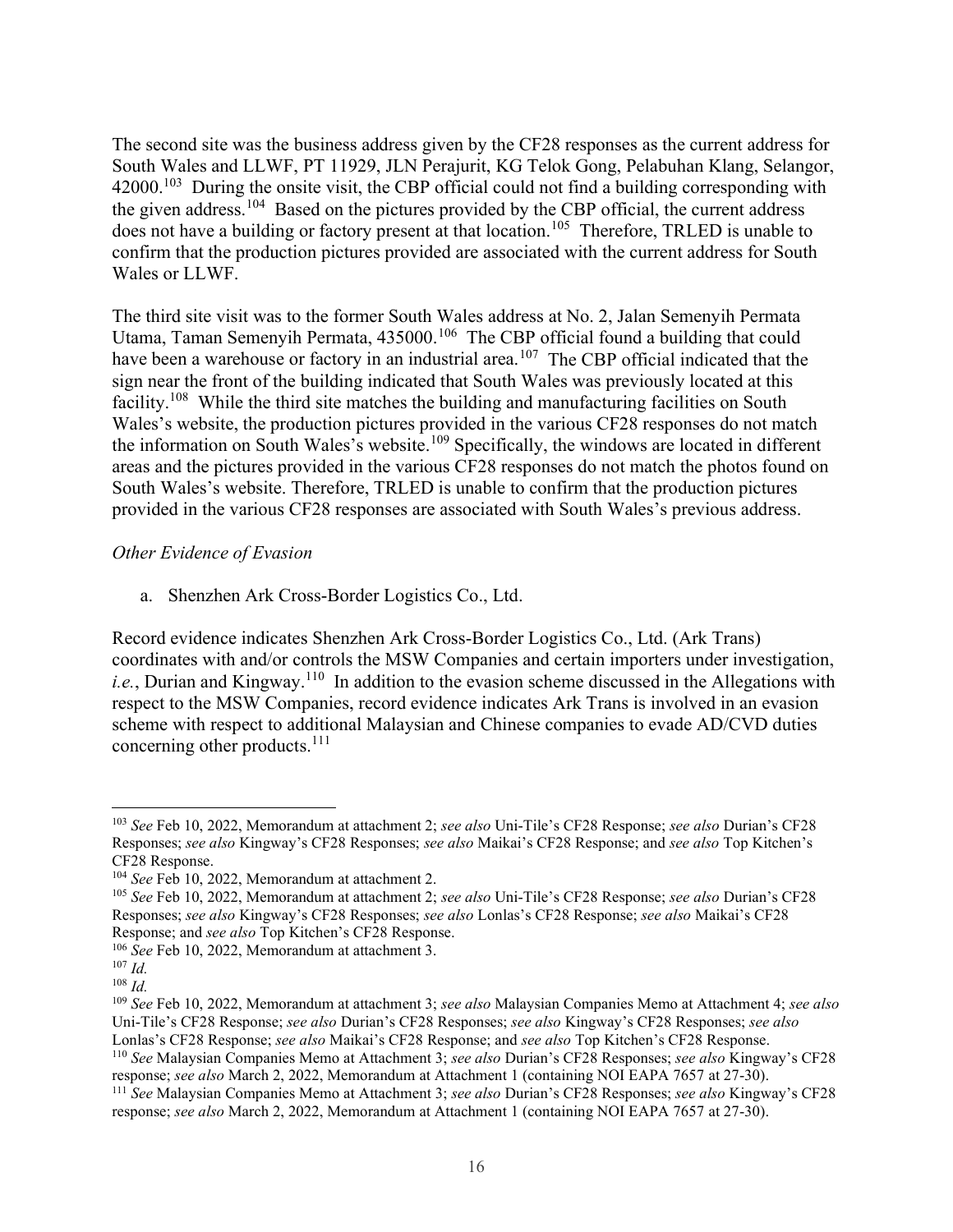Ark Trans is a freight forwarder specializing in helping Chinese companies to avoid AD/CVD duties.<sup>112</sup> According to the Ark Trans' website, under the "Company Culture" section, it states:

 Our {A}rk {L}ogistics took 20 {y}ears of logistics experience in China and the United States, in the face of the anti-dumping trade barriers established by the United States against China, many domestic factories are struggling in this crisis, Ark Logistics also carries the expectations of many domestic manufacturers, bypassing the anti-dumping review of the United States, and finally successfully delivered the goods to the other side of the ocean.<sup>113</sup>

 On its website, Ark Trans repeatedly uses the word "re-export" as a euphemism for transshipment or duty evasion, and also notes that one of its specialties is the "re-export" of Chinese-origin WCV from Malaysia. On its website, Ark Trans states that the company:

- provides various comprehensive international freight solutions to a number of well- known foreign trade companies involved in WCV, as well as QSP, mattresses, aluminum, etc.;
- has warehouses and factories in Malaysia which offer transshipment services that include a certificate of origin and delivery to the United States; and,
- stated under the "Company News" section that it is committed to focusing on re-export services for QSP and WCV from Malaysia.<sup>114</sup>

The contact page for Ark Trans lists an email address, [danny@ark-trans.com](mailto:danny@ark-trans.com), and phone number, 18607668898, for "Manager Huang."<sup>115</sup> Record evidence indicates this phone number is also the phone number for a Chinese QSP producer, Guangdong Yuanjing Stone Co., Ltd. (Guangdong Yuanjing).<sup>116</sup> Guangdong Yuanjing's website, and its listing on a commercial website, indicate the contact person for the company is Huang Jianmin, at 18607668898, *i.e.*, the same Mr. Huang discussed in the Allegations who, according to [source] data, is the owner of MSW.<sup>117</sup> As discussed above, the MSW Companies all share a variety of addresses, employees, and managers.<sup>118</sup> While CBP does not know the entire universe of Malaysian companies Ark Trans works with in its evasion schemes, it seems likely that they would include the MSW Companies, which Mr. Huang directs.

<sup>&</sup>lt;sup>112</sup> See Malaysian Companies Memo at Attachment 3; see also Durian's CF28 Responses; see also Kingway's CF28 response; see also March 2, 2022, Memorandum at Attachment 1 (containing NOI EAPA 7657 at 27-30).

<sup>&</sup>lt;sup>113</sup> See Malaysian Companies Memo at Attachment 3; see also March 2, 2022, Memorandum at Attachment 1 (containing NOI EAPA 7657 at 27-30).

<sup>&</sup>lt;sup>114</sup> See Malaysian Companies Memo at Attachment 3; see also March 2, 2022, Memorandum at Attachment 1 (containing NOI EAPA 7657 at 27-30).

<sup>&</sup>lt;sup>115</sup> See Malaysian Companies Memo at Attachment 3; see also March 2, 2022, Memorandum at Attachment 1 (containing NOI EAPA 7657 at 27-30).

<sup>&</sup>lt;sup>116</sup> See Malaysian Companies Memo at Attachment 2.

 $117$  *Id.* 

<sup>&</sup>lt;sup>118</sup> Additionally, one of Durian's email addresses is ARKLUSA@vip.sina.com.CBP notes that [Sina.com](https://Sina.com) is a Chinese-based email provider, and the word "ARK" appears in the importer's email address. See Malaysian Companies Memo at Attachments 3 and 5; see also Durian's CF28 Responses.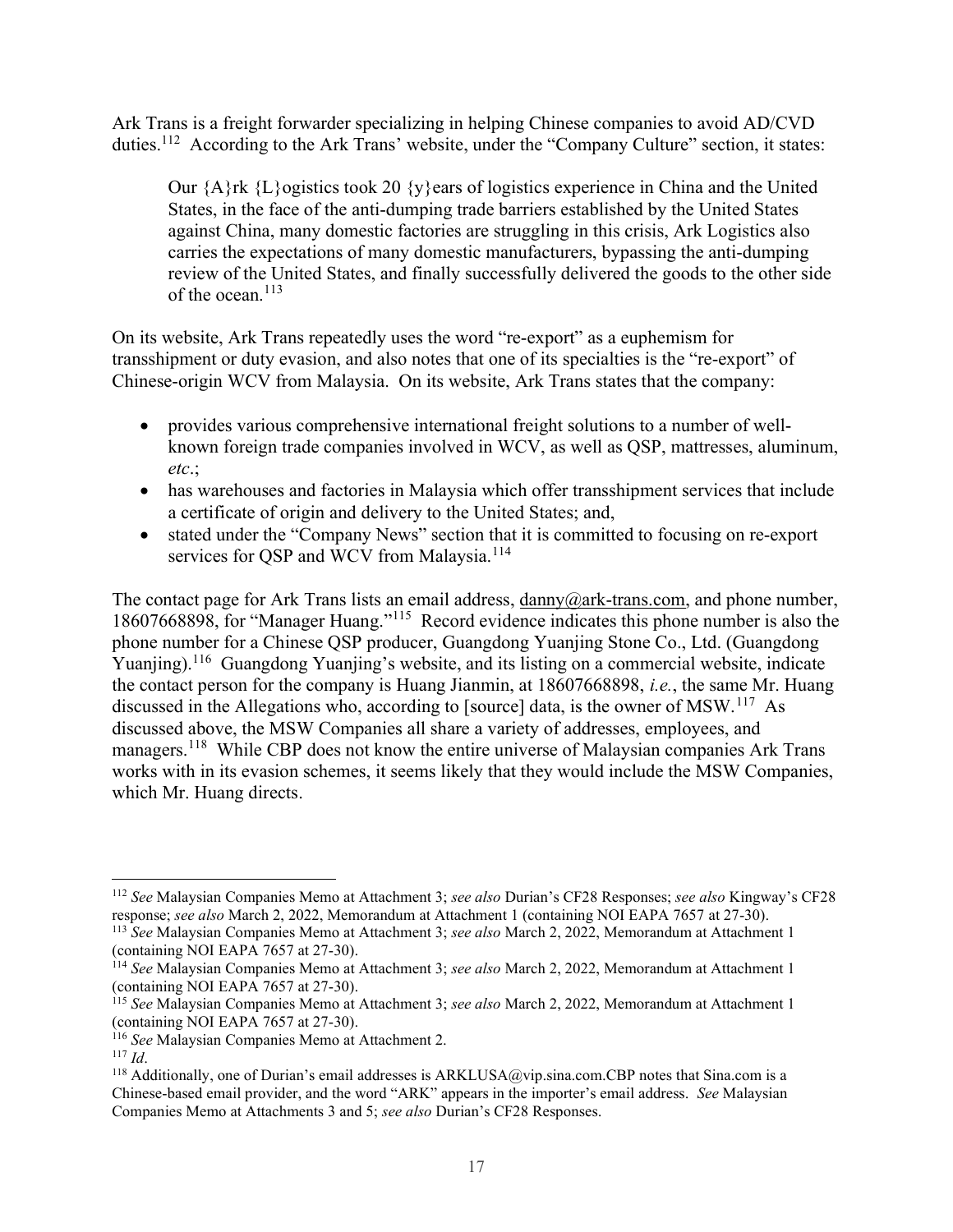b. MSW Companies evading AD/CVD duties

 There is also record evidence indicating that the MSW companies are involved in transshipping more than one product currently under AD/CVD orders. On December 17, 2021, CBP requested information from Maikai concerning entry number [#]2185, which had an entry date of [date] and was declared as [product].<sup>119</sup> Maikai submitted a timely but partial response on January 11,  $2022.<sup>120</sup>$  Maikai indicated that LLWF was the supplier for the merchandise and that LLWF sourced the merchandise from Malaysian company [company name].<sup>121</sup> In the CF28 response, Maikai/LLWF submitted minimal information on how the [product] were produced in Malaysia and the packing list they provided even included [product] on it, even though this merchandise was not declared in this entry. [product] is another product under AD/CVD order.<sup>122</sup> Given the types of merchandise exported from MSW companies, this is another piece of evidence reasonably suggesting that MSW-sourced Chinese-origin WCV are being transshipped from China through Malaysia.

## Summary

 The Importers filed entries for WCV during the POI that identified the MSW Companies, which include South Wales, as the manufacturers in Malaysia. Based on the Importers' responses to the CF28s, or Durian's lack of response to a CF28 questionnaire, and other evidence placed on the record by CBP, TRLED has determined there is reasonable suspicion that the Importers entered covered merchandise into the United States through evasion, by means of transshipment through Malaysia.

# Enactment of Interim Measures

 Based on the record evidence described above, CBP determines that reasonable suspicion exists that the Importers imported WCV into the United States from China that were transshipped through Malaysia and should have been subject to the Orders. Therefore, CBP is imposing interim measures pursuant to this investigation.<sup>123</sup>

Specifically, in accordance with 19 USC 1517(e)(1-3), CBP shall:

 (1) suspend the liquidation of each unliquidated entry of such covered merchandise that entered on or after December 3, 2021, the date of the initiation of the investigation; (2) pursuant to the Commissioner's authority under 19 USC 1504(b), extend the period for liquidating each unliquidated entry of such covered merchandise that entered before the date of the initiation of the investigation: December 3, 2021; and (3) pursuant to the Commissioner's authority under 19 USC 1623, take such additional

measures as the Commissioner determines necessary to protect the revenue of the United

<sup>&</sup>lt;sup>119</sup> See second CF28 issued to Maikai, dated December 17, 2021 (Maikai's second CF28 Request).

<sup>&</sup>lt;sup>120</sup> See second CF28 Response from Maikai, dated January 11, 2022 (Maikai's second CF28 Response).

 $121 \, Id.$ 

 $122$  *Id.* 

<sup>&</sup>lt;sup>123</sup> See 19 USC 1517(e); see also 19 CFR 165.24.